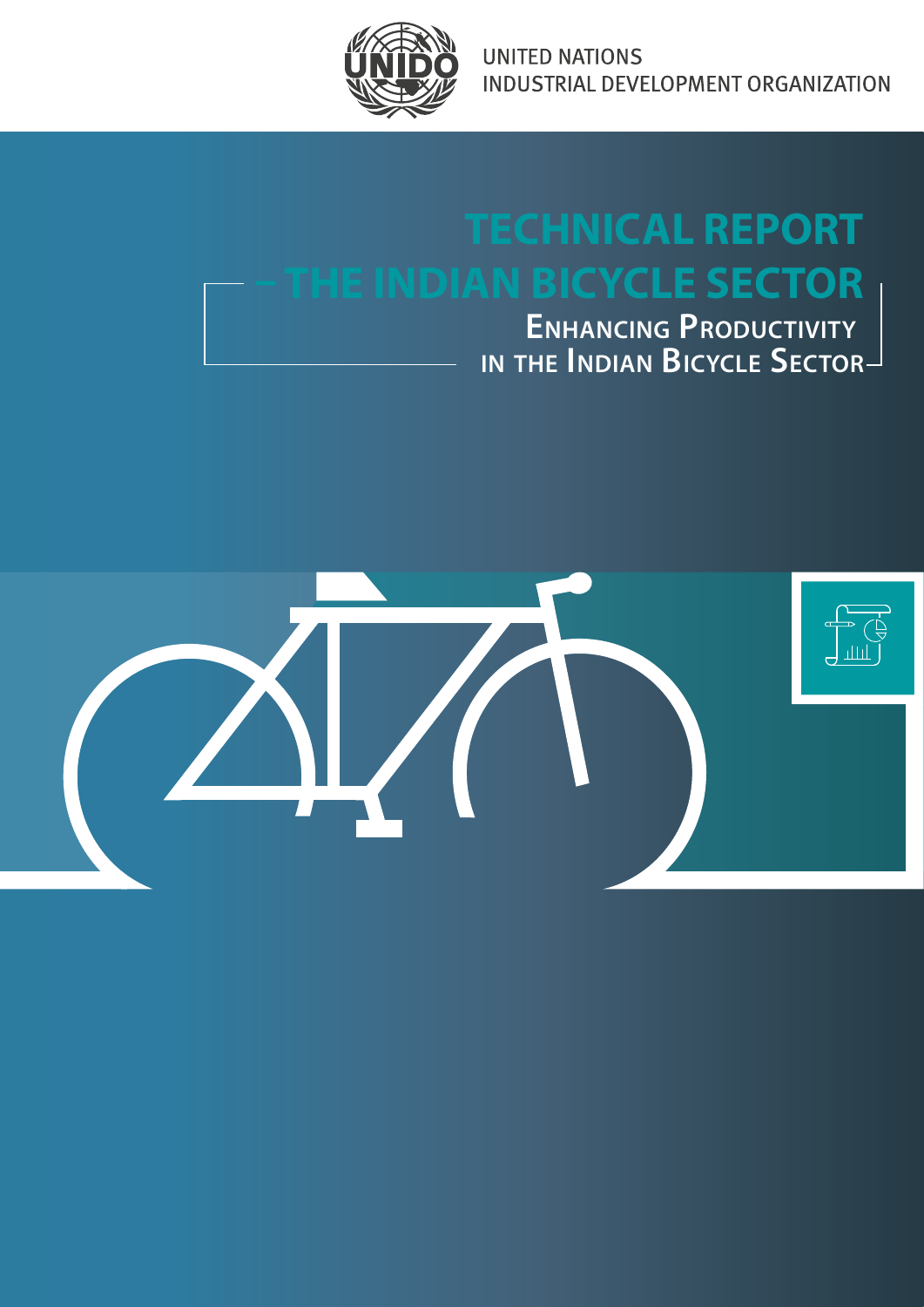Copyright © United Nations Industrial Development Organization, 2019

This document has been produced without formal United Nations editing. The designations employed and the presentation of the material in this document do not imply the expression of any opinion whatsoever on the part of the Secretariat of the United Nations Industrial Development Organization (UNIDO) concerning the legal status of any country, territory, city or area or of its authorities, or concerning the delimitation of its frontiers or boundaries, or its economic system or degree of development. Designations such as "developed", "industrialised" and "developing" are intended for statistical convenience and do not necessarily express a judgment about the stage reached by a particular country or area in the development process. Mention of firm names or commercial products does not constitute an endorsement by UNIDO.

The opinions, statistical data and estimates contained in signed articles are the responsibility of the author(s) and should not necessarily be considered as reflecting the views or bearing the endorsement of UNIDO. Although great care has been taken to maintain the accuracy of information herein, neither UNIDO nor its Member States assume any responsibility for consequences which may arise from the use of the material.

**Designed by** Athenea International/Omnilang.



**UNITED NATIONS** INDUSTRIAL DEVELOPMENT ORGANIZATION

**Enhancing Productivity in the Indian Bicycle Sector**

2019



# **TECHNICAL REPORT – THE INDIAN BICYCLE SECTOR**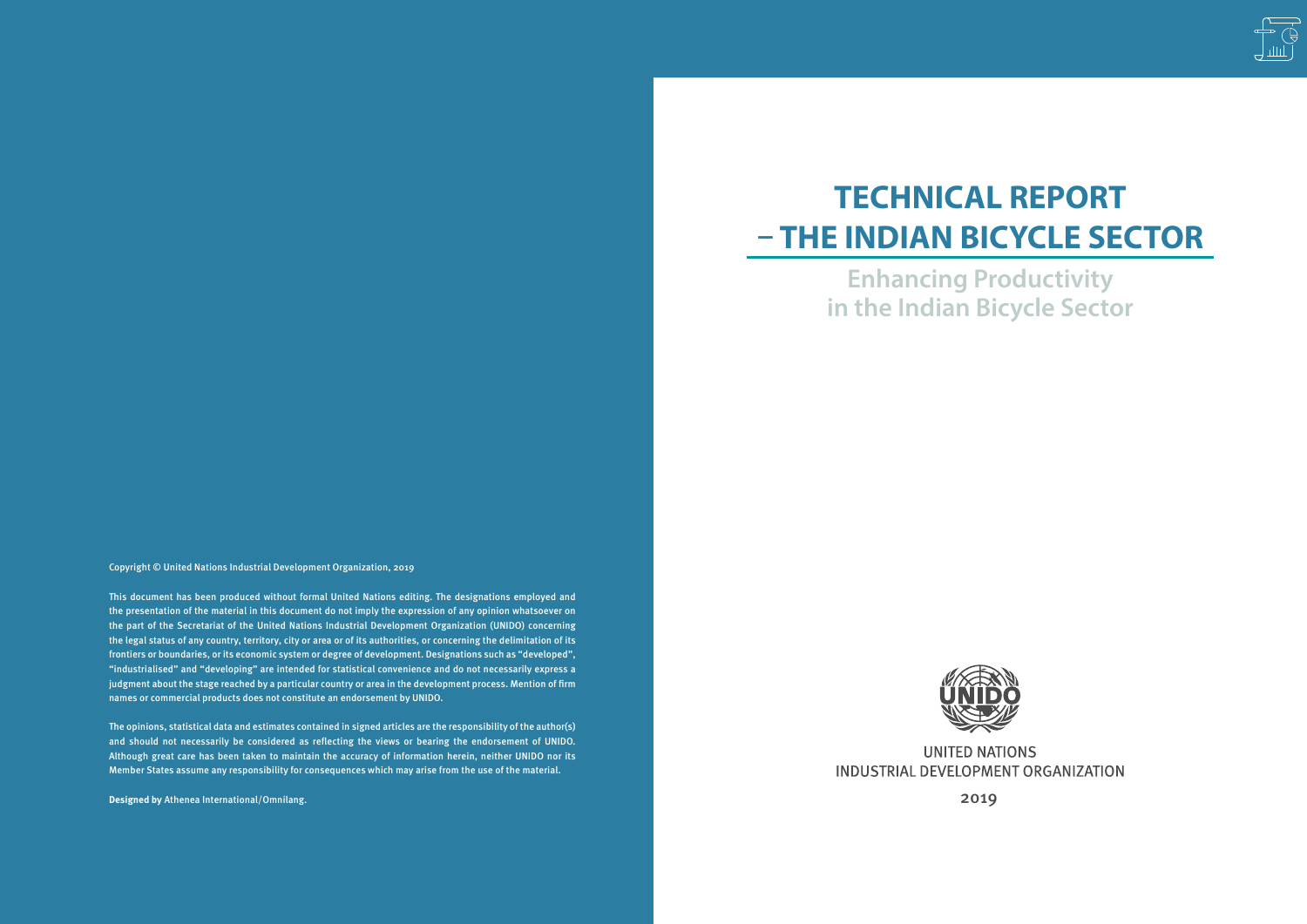# TABLE OF CONTENTS







|                              | ĭ                 |
|------------------------------|-------------------|
|                              |                   |
|                              | 11                |
|                              | 15                |
|                              | 1 <sup>1</sup>    |
|                              | $\mathbf{1}$      |
| <b>CBSM AND THE INDUSTRY</b> |                   |
|                              | 27                |
| entre for Bicycle and Sewing |                   |
|                              | $2^{\frac{1}{2}}$ |
|                              | 3 <sup>°</sup>    |
|                              | 33                |
|                              | 3 <sup>5</sup>    |
|                              | $3\xi$            |
|                              |                   |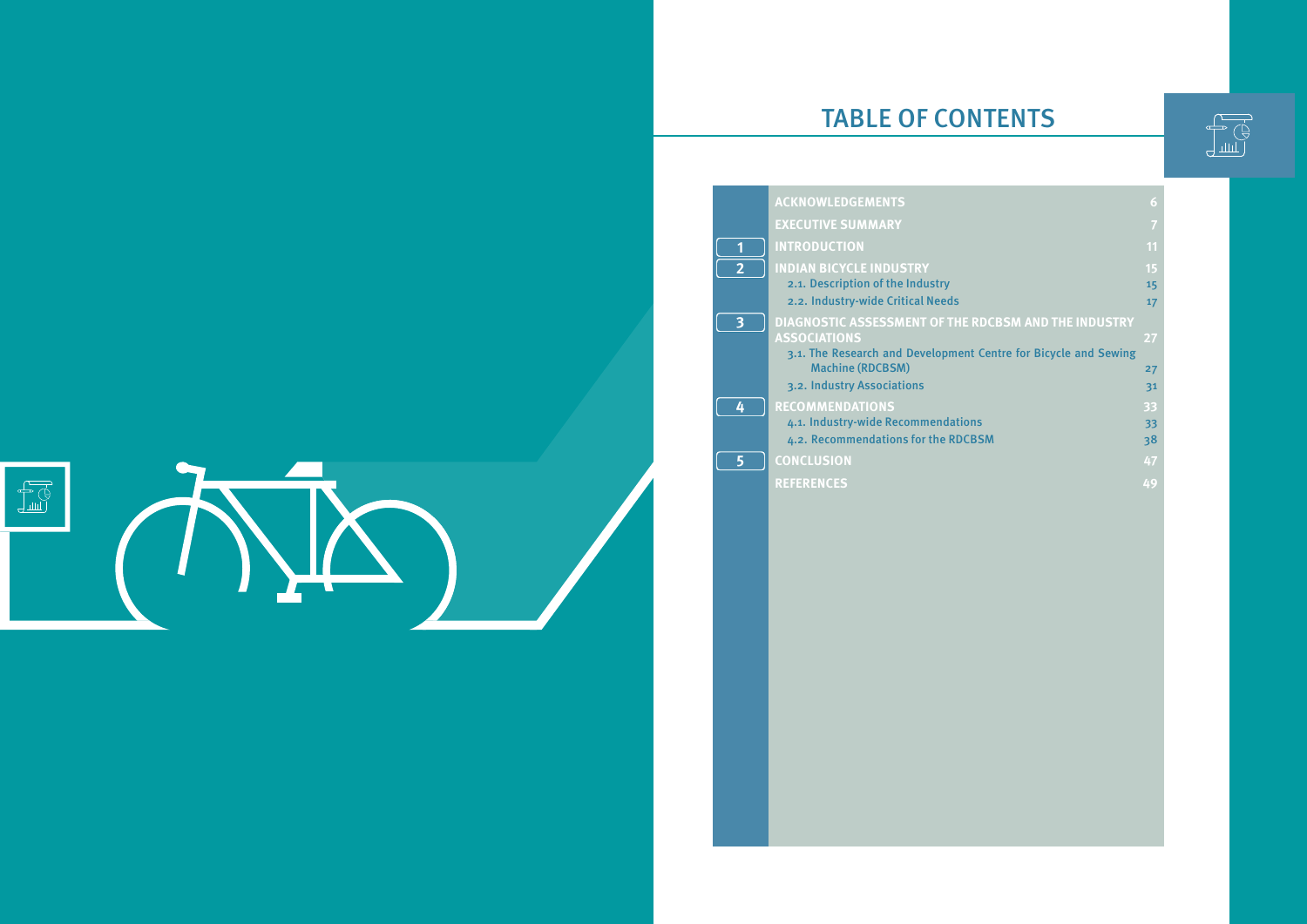# EXECUTIVE SUMMARY

The UNIDO bicycle project aimed to support the Indian bicycle industry by strengthening the capacity and capability of the Research and Development Centre for Bicycle and Sewing Machine (RDCBSM), and the two industry associations - the All India Cycle Manufacturers Association (AICMA) and the United Cycle & Parts Manufactures Association (UCPMA) - to provide better management and technical support to the Indian bicycle industry.

The activities under the UNIDO bicycle project included transfer of state-of-the-art technologies, technical capacity building and knowledge sharing activities (technical workshops, training of trainers, international study tours and fellowship training), twinning with international counterparts and upgrading of the RDCBSM's testing facilities.

These training programmes were implemented based on an assessment of the baseline scenario, i.e. the needs of the Indian bicycle industry and the existing capacities and skills of RDCBSM and the industry associations.

#### **Brief industry assessment:**

At present, the Indian bicycle industry largely produces basic models of steel roadster bicycles (mostly for government tenders), single speed children's bicycles and a very limited volume of premium bicycles (the parts for which are supplied by imports). The Indian bicycle manufacturers are currently unable to make the type of bicycles demanded in global markets, which are aesthetically and technically superior, are made from high-end materials, allow multiple speed settings and require several special components. Also, the domestic market is facing increasing competition from more cost-competitive imports. To make the transition from manufacturing basic bicycle models/ parts to manufacturing components for high-quality premium bicycles, some of the industry-wide critical needs include:

- » Availability of correct grades of appropriate raw materials with a focus on aluminium)
- » Marketing and sales channels for international markets
- » Expert handholding for modern manufacturing processes
- » Technology sharing mechanisms for adoption of superior raw materials (aluminium, plastic, etc.) and production of high-specialty components
- » Design competence (aesthetic design; industrial design & componentry; supporting tooling/ machining)
- » Robust testing and certification testing for various international standards, raw material testing, environmental/chemical testing, component-specific tests and benchmarking of high-quality components for development of quality-based tests



# ACKNOWLEDGEMENTS

<span id="page-3-0"></span>The 'Report on the Indian Bicycle Industry' was drafted in the context of the UNIDO project titled 'Development and Adoption of Appropriate Technologies for Enhancing Productivity in the Indian Bicycle and Bicycle Parts Sector', supported by the Department for Promotion of Industry and Internal Trade (DPIIT), Government of India. The project was implemented by UNIDO's department of Trade, Investment and Innovation (TII), under the directorship of Dr. Bernardo Calzadilla-Sarmiento and was managed by Mr. Farrukh Alimdjanov.

Technical inputs for the assessment were sought from UNIDO expert Mr. Jeremy James Papadopoulos. The analyses and results in the report were drafted by Ms. Shraddha Srikant and have been reviewed and edited by Dr. Ritin Koria and Mr. Vikas Kumar.

Proofreading was undertaken by Ms. Lauren Cooke, and final layout and design was undertaken by Mr. Mauricio Mondragon.

Furthermore, we would like to extend thanks to the staff of the Research and Development Centre for Bicycle and Sewing Machine (RDCBSM), the All India Cycle Manufacturers' Association (AICMA) and the United Cycle and Parts Manufacturers Association (UCPMA) for their support during the data collection process and active participation in project activities.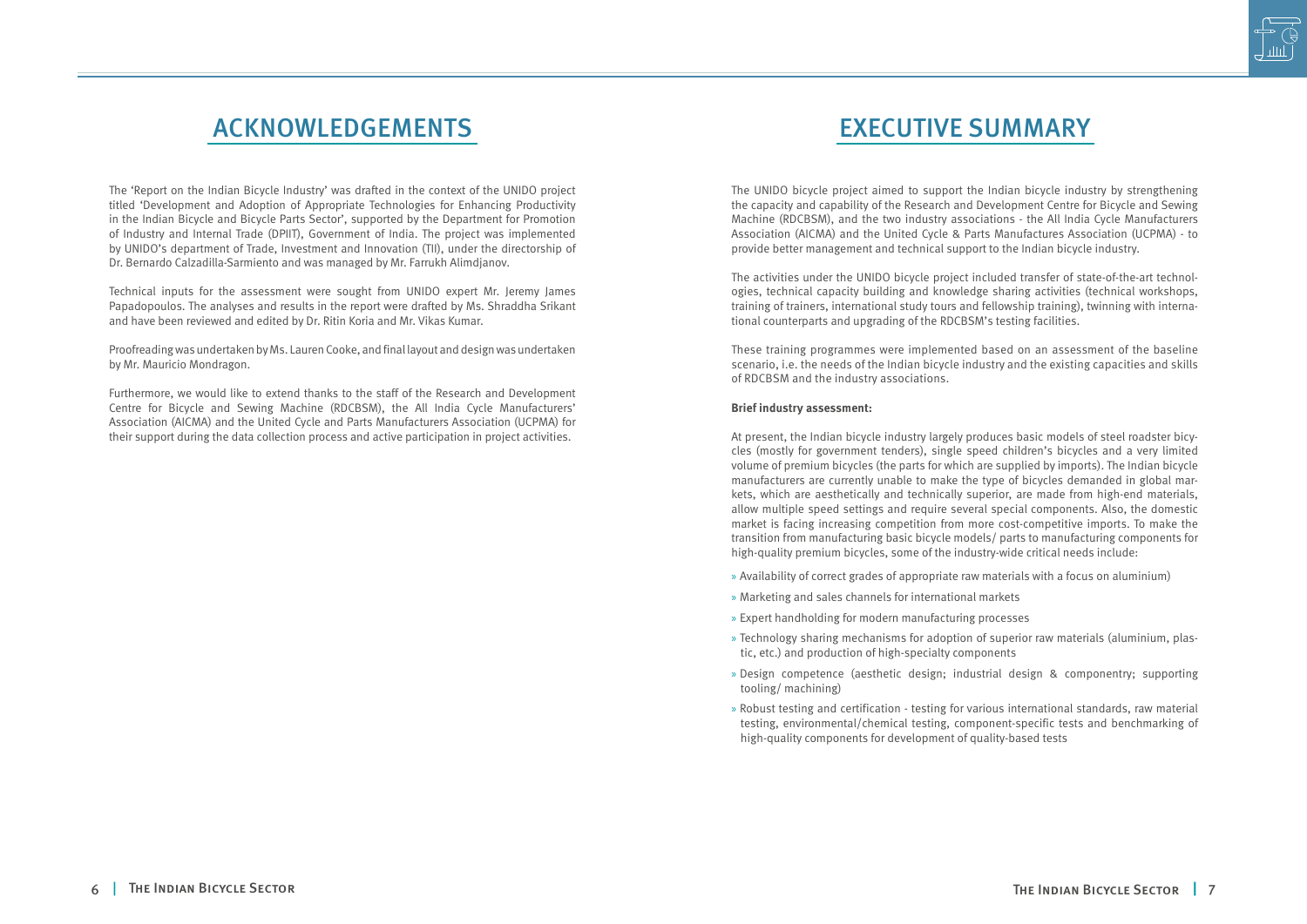for continuous technology development in partnership with the industry; the training areas should also be expanded, more in line with the industry's needs. This is also the case with the testing services, as industry requires increasing testing support for international and material/ component specific certifications. Overall, the skill levels of the staff must be enhanced for them to effectively assist the industry.

Based on the findings of the diagnostic assessment, several recommendations for a more robust service portfolio and areas in which capacity building initiatives would benefit the RDCBSM personnel have been identified. The recommendations are oriented towards strengthening the RDCBSM's expertise level and service offerings, and towards making it a dynamic nodal point to coordinate and facilitate the adoption of modern manufacturing practices to increase the competitiveness of the Indian bicycle industry.



- » Technology development for new products (such as e-bikes, load bearing hybrid roadsters, carbon fibre/ titanium/ bamboo bicycles)
- » Market research for industry trends, demand analysis & market scoping, futuristic trend projections, reporting/ exploration of emerging technologies and related developments
- » Active advocacy mechanisms for key infrastructure/ policy-driven issues (import duties, freight charges, promotion of indigenous production, cycling infrastructure, promotion of cycling, etc.)

The main industry-wide recommendations include the establishment of a raw material bank (mainly aluminium in appropriate grades, forms, quantities and prices); technical guidance and hand-holding to adopt modern manufacturing processes and best available technologies to produce bicycles and components of exportable and consistent quality, aesthetic designs and economical pricing; focused marketing/common node for international sales to ensure the demand for Indian-produced bicycle components and appropriate government regulations and policy support relating to import duties, material pricing, infrastructure, required standards, domestic content and trade actions. The report then goes on to assess how the nodal technical institution, the RDCBSM, is positioned to deliver the identified avenues of support to the industry.

The associations are oriented towards playing a strong advocacy role for the dissemination of information to members, constant communication with relevant government entities and stakeholders, participation in trade fairs and engagement with schemes/ initiatives (such as the cycle valley/ request for special purpose vehicles). Thus, they are well-positioned to facilitate policy support for the industry-wide recommendations to materialize.

#### **Research and Development Centre for Bicycle and Sewing Machine (RDCBSM):**

The RDCBSM's service portfolio for the bicycle industry currently includes testing and certification (for ISO, IS and select international tests), tooling, production of special purpose machines (along with associated design & development), and training (including diploma and short-term courses). Industry actors, especially the SME components manufacturers, value the services currently provided by the R&D centre with respect to the testing and special purpose machines designed/ supplied. However, it has been observed that the RDCBSM faces several technical skill and knowledge gaps, and has largely stagnated in skill/ technologies development and transfer to the industry.

The R&D centre hasn't necessarily kept abreast with global market developments and the associated production practices, and is therefore not in a position to provide guidance to the industry for relatively newer products and technologies and facilitate the necessary technology sharing. There is very limited research activity at present, with considerable potential in product development, trouble-shooting services, and applied research for the adoption of emerging/ new technologies. Furthermore, there could also be a greater focus on activities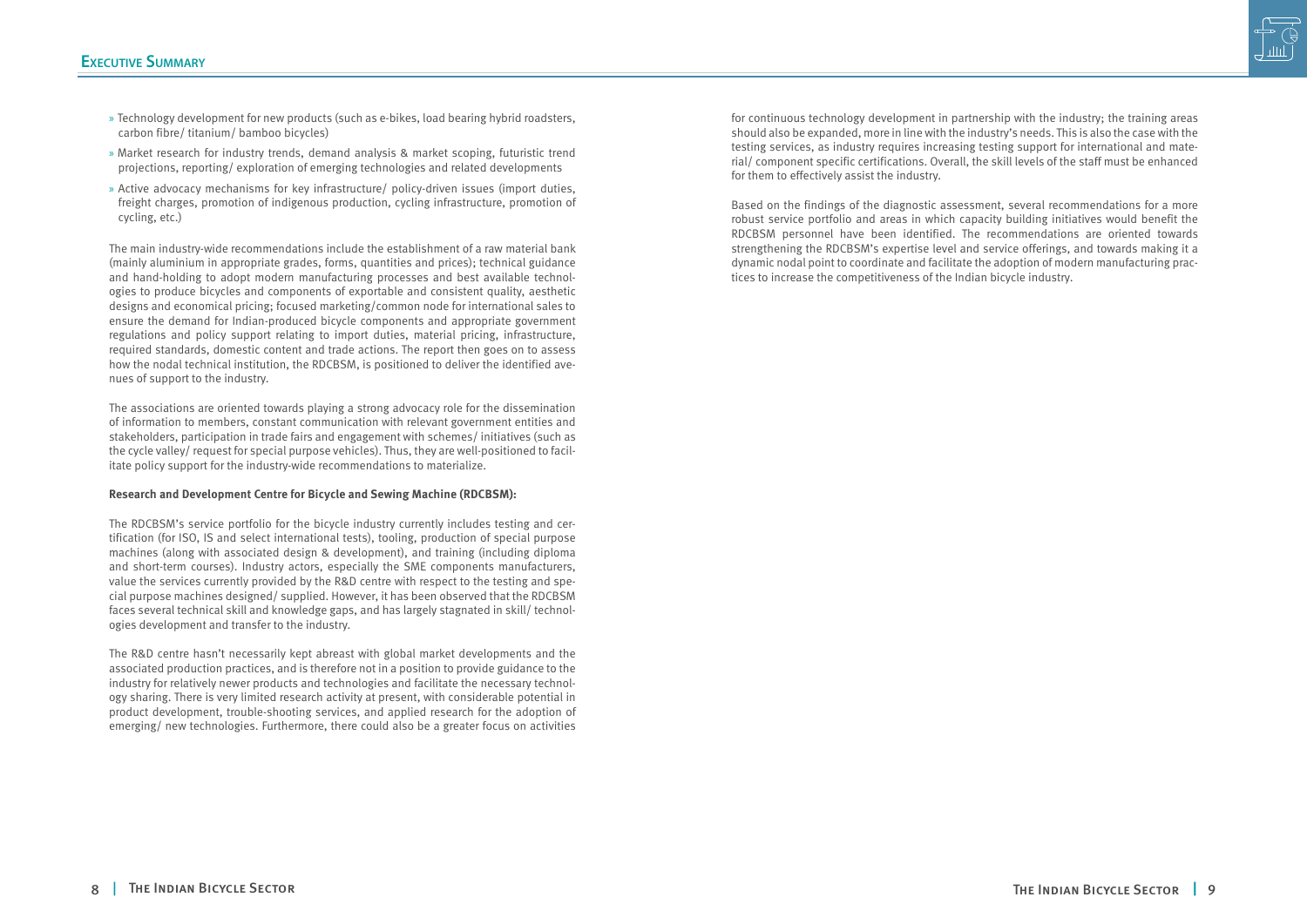# **INTRODUCTION**

<span id="page-5-0"></span>

The United Nations Industrial Development Organization (UNIDO) has implemented a project titled '*Development and Adoption of Appropriate Technologies for Enhancing Productivity in the Indian Bicycle and Bicycle Parts Sector*', in collaboration with the Department for Promotion of Industry and Internal Trade (DPIIT) - formerly known as DIPP - Ministry of Commerce and Industry, Government of India.

The project aimed to support the Indian bicycle industry by strengthening the capacity and capability of the nodal technical institution for the sector, the Research and Development Centre for Bicycle and Sewing Machine (RDCBSM), and select industry associations - the All India Cycle Manufacturers' Association (AICMA) and the United Cycle and Parts Manufacturers' Association (UCPMA) - to provide better management and technical support to the industry to strengthen the global competitive position of the Indian bicycle sector.

The project facilitated comprehensive technical capacity and capability upgrading for the RDCBSM and the associations through a series of soft interventions (including technology transfer; technical workshops, international study tours; fellowship training programmes; partnerships with international organizations; and hands-on training programmes) and hard interventions (procurement of equipment for the testing facility of the RDCBSM). The aim of this set of capacity building activities was to enable the beneficiary institutions to acquire the necessary

exposure to, and knowledge of, best available technologies and best practices across the global bicycle industry, and to facilitate implementation of appropriate technologies and measures in the Indian context.

These programmes were implemented based on an assessment of the baseline scenario, i.e. the needs of the Indian bicycle industry and the existing capacities and skills of the RDCBSM and the industry associations. The industry diagnostic assessment was carried out to analyse the structure of the Indian bicycle industry, the main industry-wide critical needs and the main supply and demand-enabling factors required to build the competitive position of the industry. This analysis enabled the identification of gaps in the beneficiary institutions' service delivery and knowledge base and subsequently, effective orientation of the capacity building programmes of the project. The report presents these findings and recommended actions for improvement.

The assessment was based on information collected through:

» An initial assessment of the available background information, analyses, reports and market data.

» Interviews and interactions with a representative sample of employees at the RDCBSM, the AICMA and the UCPMA, sample bicycle and parts-manufacturing units and the Government of Punjab. These interviews were aided by supporting background documentation and data provided by the RDCBSM, the AICMA and the UCPMA.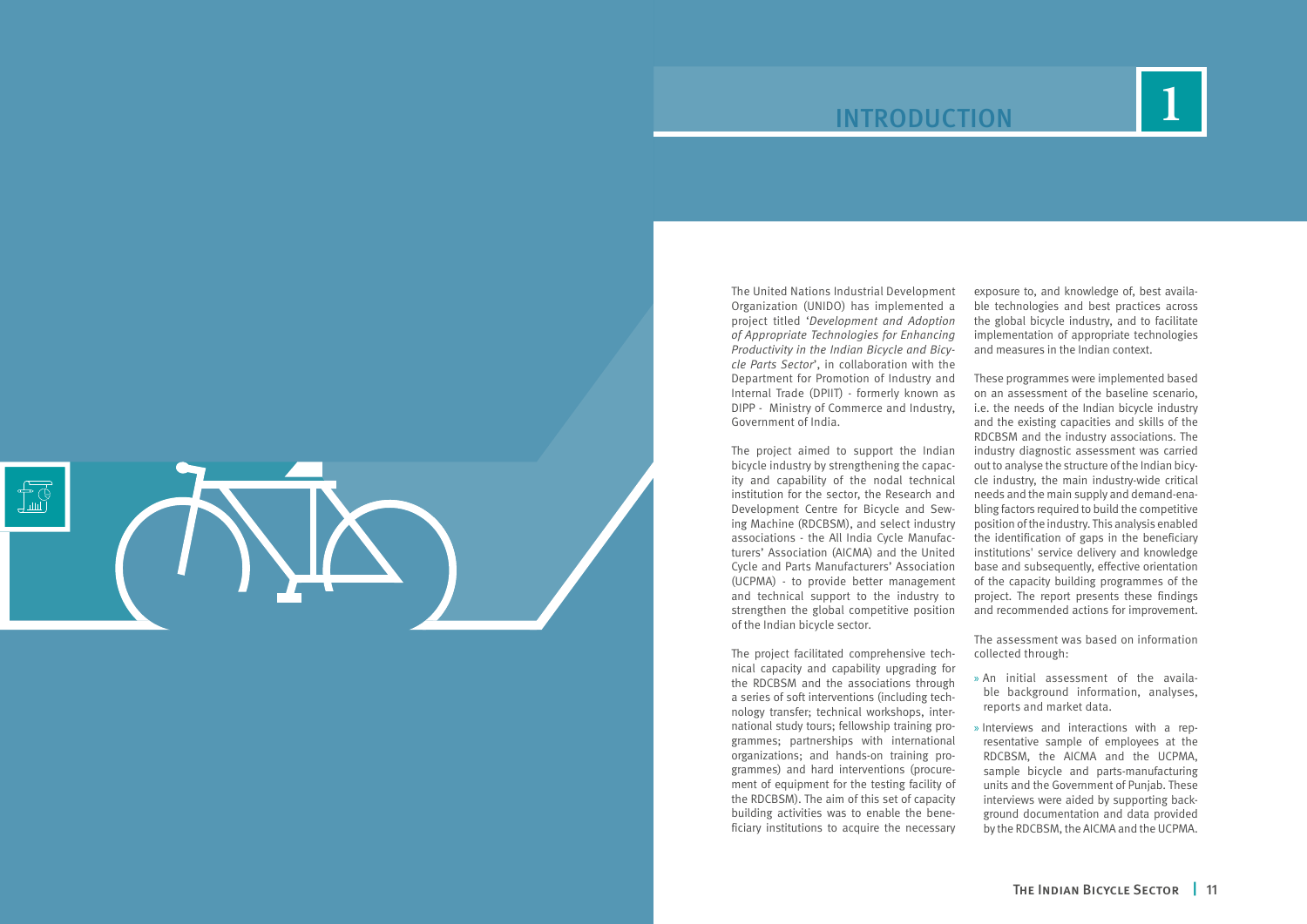The project aimed to support the Indian bicycle industry by strengthening the capacity and capability of the nodal technical institution for the sector, the Research and Development Centre for Bicycle and Sewing Machine (RDCBSM), and select industry associations - the All India Cycle Manufacturers' Association (AICMA) and the United Cycle and Parts Manufacturers' Association (UCPMA) - to provide better management and technical support to the industry to strengthen the global competitive strengthen the global competitive<br>position of the Indian bicycle sector.  $2<sup>nd</sup> LARGEST$ **IN THE WORLD**

**MANUFACTURING LUDHIANA THE INDIAN**  $\sum_{i=1}^{n} \sum_{j=1}^{n}$ 

# "

**INDUSTRY**

**10% OF THE WORLD PRODUCTION (2014)**

> **EMPLOYMENT ≈ 1 MLN PEOPLE**

> > **Controller Report**

**EXPORT ONLY 5-7% OF THE TOTAL PRODUCTION**

**60%**

**BASIC LOW-COST END BICYCLES ROADSTER**



**5% MEDIUM-TO-HIGH-**

# **MAINLY DOMESTIC DEMAND**

**≈ 15.5 MILLION** 

**BICYCLES PER YEAR**

**≈ \$ 1.5 BILLION** 

**VALUE**

**THE HUB FOR BICYCLE** 

**HIGHLY FRAGMENTED**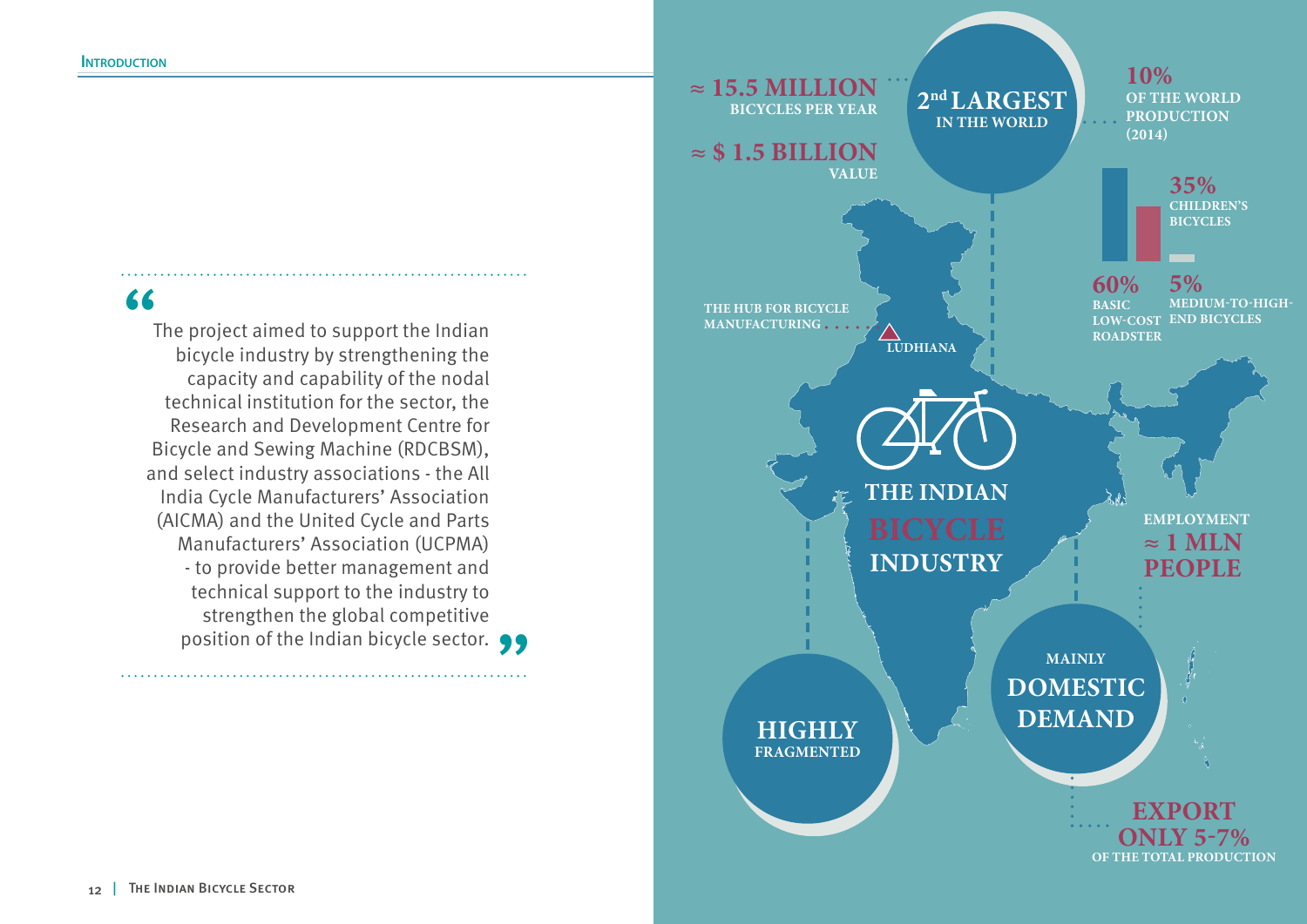The global bicycle market is expected to reach an estimated \$34.9 billion by 2022 and is forecast to grow at a CAGR of 2.7% from 2017 to 2022 (Research and Markets, 2017). The growth potential is said to arise from segments such as e-bikes, road, mountain terrain bike (MTB), and children's bicycles. The major drivers of growth for this market are: increasing fitness consciousness among people; environmental concerns; traffic congestion, and government programmes to promote cycling.

The Indian bicycle industry produces almost 15.5 million bicycles per annum, providing employment to almost 1 million people. Valued at approximately \$ 1.5 billion, the industry is the second largest in the world, catering for 10% of the world's production (The Energy and Resources Institute (TERI), 2014). The Indian bicycle industry is growing at approximately 4% and the production of bicycles is mainly directed towards domestic markets, with exports representing approximately 5-7% of the total production. The product mix comprises basic roadster category bicycles (60%), children's bicycles (35%) and medium-to-high-end bicycles (about 5%). The nature of the domestic demand, therefore, is mainly from the low-income population, making it a price-sensitive industry (The Energy and Resources Institute (TERI), 2014). The exports are also monopolized by

1 Statistics from AICMA documents and TERI Report "Cycling towards a greener future' (2014)

the basic roadster bicycle segment and are mostly directed towards developing coun-

tries in Africa and South Asia. The value chain of the Indian bicycle industry operates at two levels - small and medium enterprises, produce bicycle components and accessories, whereas the larger manufacturing units/OEMs focus on bicycle assembly and production. The industry is dominated by 4 major bicycle-producing companies (controlling almost 85% of the market share), medium sized manufacturers (contributing 12% of the market share) and around 3500-4000 small and medium enterprises, producing bicycle components (AICMA). The SME component manufacturers provide the necessary supply to the large bicycle manufacturers.

The SMEs, which depend mainly on unskilled and semi-skilled workers, have grown over time but in an unorganised and informal manner and are engaged largely in producing bicycle components and parts. However, the bicycle/parts-manufacturing companies, particularly in the small-scale sector, are losing ground and competitiveness in terms of both price and quality. This is primarily due to increased competition from imports, poor manufacturing practices, the continued production of low-end ("traditional") bicycles, and the usage of dated technology. There has been an increasing trend of imported bicycles and parts, with imports growing much faster (25%) than the exports (10%) of Indian bicycles (The Energy and Resources Institute (TERI), 2014).

# **2** INDIAN BICYCLE INDUSTRY

<span id="page-7-0"></span>

### **2.1. Description of the Industry<sup>1</sup>**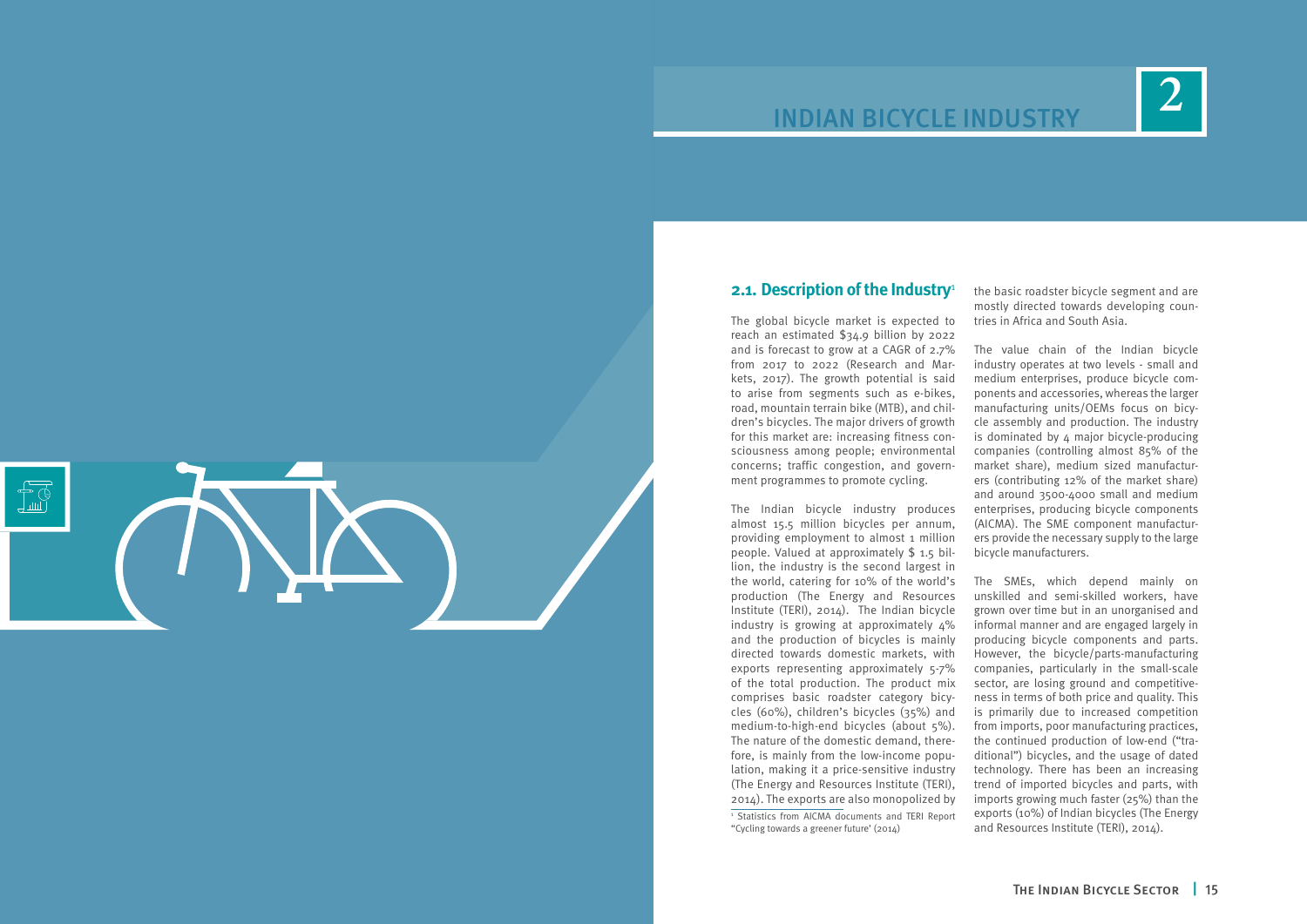<span id="page-8-0"></span>The Indian bicycle industry has some key characteristics:

- » The state of Punjab holds an 80% share in India's bicycle production. The city of Ludhiana is the hub for bicycle manufacturing in India, with over 3,500-4,000 MSMEs producing bicycle components, while the cluster produces almost 40,000-50,000 bicycles per day.
- » Ludhiana is a landlocked city, a considerable distance from the nearest ports, resulting in substantial freight charges and transition time for the transportation of goods.
- » Bicycle production is focused on basic, low-cost roadster bicycles, made of steel. Apart from these, mostly single speed (non-roadster) bicycles (including children's bicycles) are produced.
- » Government tenders for bicycles constitute a major fraction of the domestic demand for bicycles. These tenders aim at procuring basic, low-cost bicycles for the distribution of free/subsidized bicycles to low-income sections of society, especially in rural areas. States like Bihar, Karnataka, Chhattisgarh, Tamil Nadu, Assam, West Bengal, and Kerala have taken up such schemes.
- » The production of premium, high-quality bicycles (mountain bikes, racing bicycles of lightweight materials such as aluminium alloy) is limited, although bicycle manufacturers are increasingly venturing into this sector, given developing consumer demand in Indian markets. However, the required aluminium tubes and special components for such bicycles are sourced from other countries.
- » The industry caters mainly to domestic demand, i.e. exports are limited. The absence of the production of premium, high-quality bicycles and components (in aluminium alloy, carbon and titanium) limits the Indian bicycle manufacturers' capacity to export and be internationally competitive. Simultaneously, the domestic

market is also faced with growing competition from the import of good-quality, cheaper parts and bicycles from countries such as China.

- » The industry is a two-tier industry- the component market comprises mainly (3500-4000) SMEs; whereas bicycle assembly/production is dominated by (mainly four) large-scale companies, controlling 85% of the market.
- » The component-producing SMEs are largely informal and unorganised, using conventional and mostly manual technology. The technology level of the industry is considered largely basic (with the production of steel components/bicycles), there is also a lack of know-how for special components, limited automation, limited design abilities, limited exposure to best practices in production technology and the absence of an internationally accredited standards system.
- » There seems to be limited backward integration in the domestic value chain between the component manufacturers and OEMs. The larger bicycle-manufacturing companies/OEMs look to procure good- quality, economically priced components from parts manufacturers, and often resort to imports if there is no indigenous supply available from domestic manufacturers. However, the OEMs are the main purchasers of the predominantly steel components produced by the manufacturers. Very few component manufacturers have ventured into alloy components, and very few have export channels.
- » For the export of high-quality premium alloy bicycles and parts, there appear to be limited channels for marketing and sales in international markets. A few parts manufacturing companies have established one-to-one foreign collaborations, but such examples are limited.
- » The bicycle industry is also largely wanting of substantial policy support to channel

### **2.2.** Industry-wide Critical **Needs**

conditions affecting both demand and supply of bicycles, such as policies related to import duties for bicycles and parts, encouraging indigenous production for government tender bicycles, compliance-ensuring mechanisms for Indian bicycle standards, setting up channels for international sales, bilateral agreements for bicycle trade, cycling infrastructure and promoting cycling culture in the country.

#### Institutions:

- » The industry is supported by the Research and Development Centre for Bicycle and Sewing Machine (RDCBSM) - the nodal technical agency for the industry, located in Ludhiana. Not many countries have a dedicated R&D centre for the bicycle industry, making this a distinctive characteristic for the Indian bicycle sector. The RDCBSM has been established as an institutional support centre to provide various facilities to the industrial units, especially the small and medium-scale bicycle and parts manufacturers, to enable them to upgrade themselves and adopt modern production and quality control practices.
- » The industry also has two main industry associations – the All India Cycle Manufacturers' Association (AICMA) and the United Cycle and Parts Manufacturers (UCPMA).

The Indian bicycle industry faces several challenges in terms of meeting the domestic demand and becoming competitive globally, especially vis-à-vis both cheaper and superior bicycles and parts from foreign producers. The Indian industry doesn't produce medium/high-quality premium bicycles from superior materials, which are demanded in international markets. In addition, the growing domestic demand for such bicycles is increasingly met by imports and established international brands. In order to become more competitive in domestic as well as export markets, Indian manufacturers must be able to **overcome certain key technology/skill gaps, produce bicycles in** 

**line with international trends and standards, effectively market and sell bicycles in global markets and facilitate backward and forward integration within the domestic value chain.** 

Over the last 20 years, the global bicycle industry has made substantial advances in materials technology (such as composite metal matrix (CMM), alloys, carbon fibre, plastics, titanium, injection moulding, magnesium), linked to sophisticated production methods (such as CNC milling coupled with computer aided design-based R&D, as in frame and component designing) and concepts imported from other technologies (such as hydraulic suspension and brake systems, disk brakes, auto and electric gear changing, microchip sensing systems, specialization in tyre technology, saddle manufacturing, gear changing devices, folding bicycle design and electric bicycles). These have added further value to higher-end modern bicycles (Oxer, 2000).

The pursuit of lightweight and high-strength bicycles in newer, superior materials, and advanced design, drives most upgrades in the bicycle industry. This has introduced a huge range of innovative equipment and processes in producing bicycles and parts, that the Indian bicycle industry has not necessarily kept up with. At present, the Indian bicycle industry largely produces basic models of steel roadster bicycles directed mostly to government tenders, children's bicycles and a very limited volume of premium bicycles. A majority of Indian bicycle manufacturers are currently unable to make and sell the type of bicycles demanded in global markets, which are aesthetically and technically superior, are made from high-end materials, allow multiple-speed settings and require several special components.

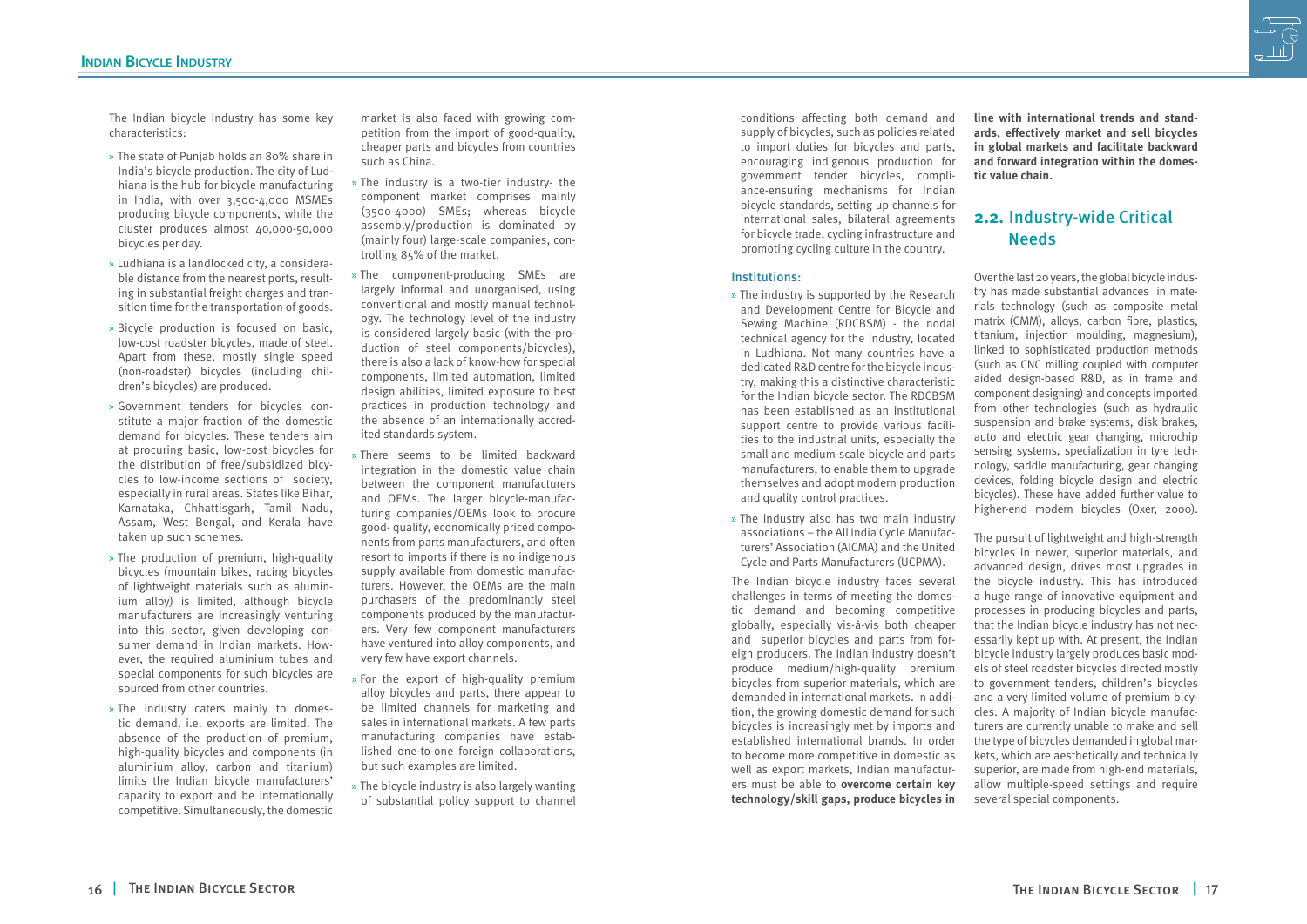Therefore, the Indian bicycle industry must undergo a considerable improvement/shift in the type of bicycles/components currently being produced (soliciting a range of specific technical upgrading in the manufacturing), aided with robust sales and marketing initiatives to establish itself in international markets and gain credibility domestically. If Indian components become attractive to purchasers of these '*better*' bicycles, the industry can compete with countries like China and sustain, or even grow, its production. With such attractiveness and competitiveness, they will have a bulwark against imports, and with new products they can expand the domestic market.

Given the way the Indian bicycle industry is currently structured, there are both demand and supply-enabling factors that must be ensured for the adoption of such technology, equipment and processes. From the demand point of view, in order to initiate and sustain export-quality production, domestic manufacturers must not only be aware of global best practices adopted for technical, aesthetic and economic viability, but must also be able to establish consumer confidence in the quality of the products, and subsequently develop international sales channels. From the supply point of view, bicycle and parts manufacturers must bridge the gap in technical and production proficiency for the target medium/high-end quality bicycles demanded by export markets and more recently, domestically as well. 1. The availability of raw material (mainly aluminium) in appropriate grades, forms, quantities and prices to make the shift to alternate materials viable. 2. Technical guidance and handholding to adopt modern manufacturing processes and best available technologies to produce bicycles and components of exportable and consistent quality, aesthetic designs and economical pricing. 3.An international marketing and selling channel, to ensure demand of Indian-produced bicycle components. 4. This could be aided with appropriate gov-

> Further elaborations of these requirements are given below<sup>2</sup>:

To facilitate such a transition, the key industry-wide critical needs must be identified and addressed. While there are a number of industry requirements which, if met, would boost competitiveness, it is important to identify what is essential for industry survival, sustained competitiveness and quality improvements.



The main industry needs include:

ernment regulations and policy support relating to import duties, material pricing, infrastructure, required standards, domestic content and trade actions.

#### **2.2.1. Availability of Raw Materials**

One of the main challenges for the production of high-quality, premium bicycles in India is the availability of the correct specifications of required raw materials, at reasonable prices.

At present, most good-quality bicycles in the global markets have aluminium alloy components, which should therefore be the focus of the Indian bicycle industry. Indian component manufacturers mostly produce steel components and are unable to initiate



<sup>2</sup> This is not necessarily an exhaustive list, but provides an indication of the broad areas in which technical capacity building or institutional support would be valuable. This is based on the semi-structured interviews conducted as part of the diagnostic assessment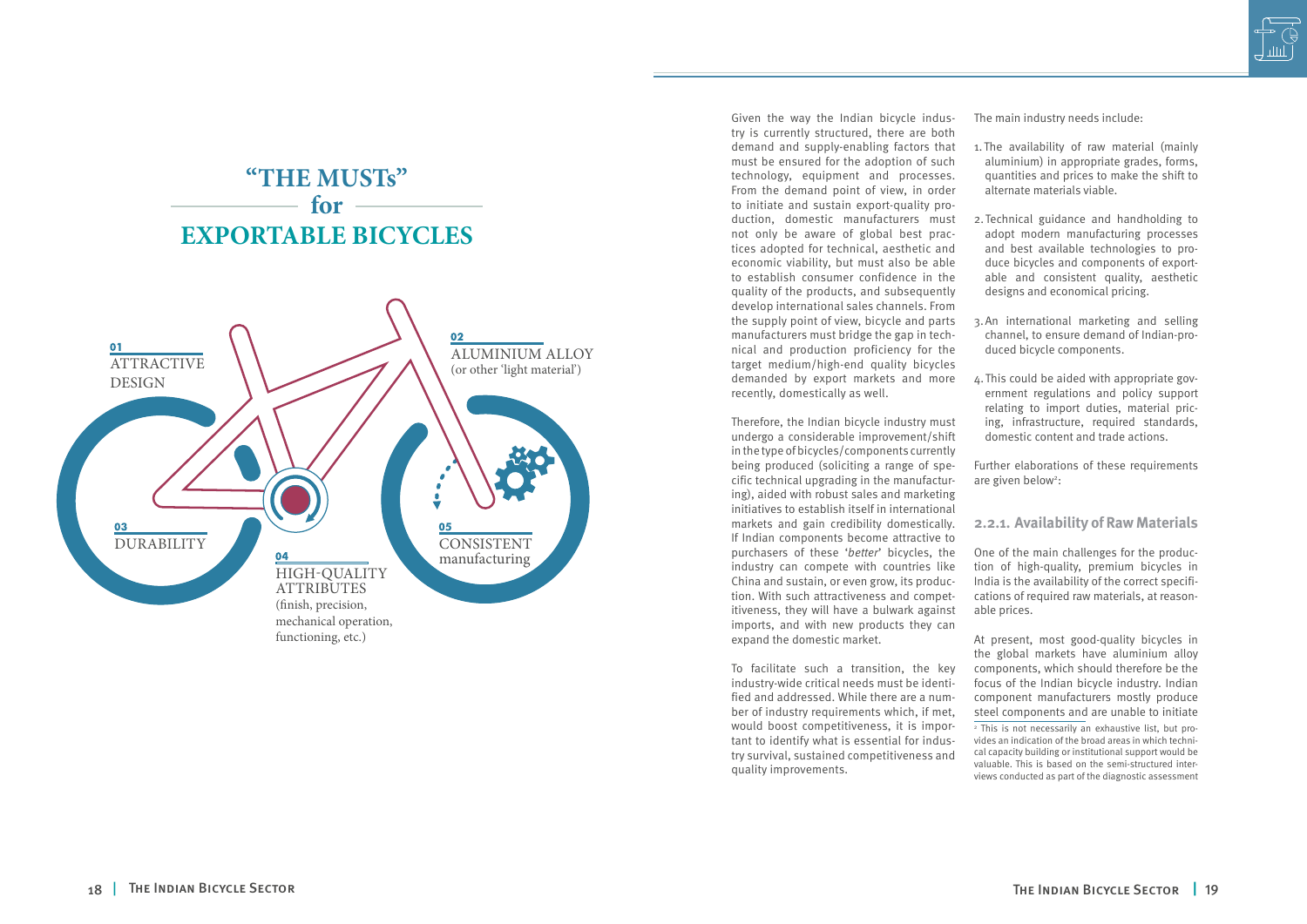the production of alloy parts because a) they are unaware of the correct grades/specifications to be used, and b) the appropriate grades are not available, and/or are expensive to procure in small quantities, as per SMEs' scale of production. For Indian manufacturers to venture into the production of aluminium parts, they must have access to reasonably priced aluminium blanks, in relatively small quantities, until this is supported by corresponding demand/sales to justify major investment.



Typically, the fundamental component of bicycles, the frame, is made from either 6061 or 7005 aluminium alloy (Bike-advisor.com, 2012). These alloys display superior malleability, formability, resistance to corrosion and fatigue, and result in stronger, lighter frames. The grade of aluminium available in India is 6063 (among other types) aluminium alloy, which isn't considered to be as strong as the 6061 alloy<sup>3</sup>.

The aluminium alloy tubes currently available are typically 1.6 mm thick and are thus not of the requisite thickness for the bicycle industry which is 1-1.2 mm thickness. The alloy tubes must subsequently be treated and/or shaped or butted to become usable by bicycle/parts manufacturers.

In addition to the frame, the bicycle is composed of many other aluminium parts such as the forged stem and hydroformed seat post, handlebars and shift/brake levers and crank sets. For these components, the provided material is also uneconomical to shape since it is not provided in appropriate grade and thickness, or in workably small pieces (thus soliciting further subtractive manufacturing of components with

3 Based on inputs from industry actors during the diagnostic assessment.

material wastage) and usually requires subsequent treatment (such as heat treatment, cooling either through liquid chemicals or air cooling) to become usable. A majority of manufacturers lack the facilities and the know-how to appropriately select such raw material and employ appropriate heat treating/extrusion processes to engage in the commercial production of alloy parts.

Given the nature/structure of the Indian aluminium industry, obtaining small quantities of the appropriate grades and shapes of aluminium has proven to be prohibitively expensive, especially for SMEs. This acts as a hurdle for Indian component manufacturers to initiate and sustain aluminium component production on a techno-economically viable scale. As a result, large bicycle companies either import the aluminium alloy parts they require, or the component manufacturers are forced to import raw material to venture into such production segments, which is expensive, especially in small quantities.

Thus, the bicycle industry requires the supply of the correct grades/specifications of raw material (with a special focus on 6061 equivalent aluminium) in the form of thin-walled tubes and appropriate production blanks. The availability of such raw material and blanks must also be aided with processing equipment/facilities to render the metals 'usable' in the industry. This involves heat-treatment facilities, hydroforming, forging, castings and extrusions to supply usable production blanks to component manufacturers.

In the longer term, the issue of access to raw materials extends to other modern materials, such as chromoly steel, carbon fibre and titanium, for manufacturers to venture into higher-end premium bicycle models.

#### **2.2.2. Marketing and Selling Channel**

Indian SME component manufacturers are predominantly suppliers for the Indian OEMs. These SMEs thus operate within the domestic value chain and do not have established export avenues, with only a few exceptions. For the Indian bicycle industry to hold ground in export markets for both, its bicycles and components, dedicated efforts towards sales and marketing are necessary. Assuming that the component manufacturers were to overcome their technology/skill gaps in producing aluminium alloy parts and other special components, establishing buyers from global markets (international OEMs) would be integral for export success. While the Indian OEMs are large enterprises with the necessary wherewithal to undertake sales and marketing functions, the multitude of SMEs producing bicycle components are largely unknown brands. These do not have the capacity to execute large-scale branding/marketing activities for themselves, the knowledge of points-of-sales in different countries or the necessary logistics. Such marketing efforts would also expand/diversify the buyer base for the component manufacturers. Thus, enhancing the selling ability through branding, quality assurance and tapping common sales channels is important for the industry. Examples of oneto-one foreign collaborations that enable exports do exist, however, for the industry as a whole, brand and image building would need to be developed for sustained international sales.

### **2.2.3. Technical Guidance/ Support for Production of High-quality Bicycle Components**

Making an exportable bicycle (or component) has several aspects. The product must be attractive, durable, made of aluminium alloy (or other 'light material'), lightweight and manufactured consistently with attributes of a high-quality bicycle (finish, mechanical operation, durability, functioning, precision, etc.). Manufacturers must learn to process aluminium for the frame and other components and in the longer term this strategy would apply to other materials such as chromoly steel, titanium and carbon fibre. The current challenge for the Indian bicycle industry (apart from finding an economical source of usable aluminium and other materials and establishing export channels) is the ability to devise attractive designs, and create a consistent, demonstrably high-quality product. This would entail adopting modern manufacturing processes and product-specific production best practices to match international standards. It appears that in order to achieve this goal, component manufacturers require technical

guidance and dedicated expert support in the following areas (see following boxes for a description):

1.Advanced know-how in modern production techniques and technologies adopted in producing quality components and modern bicycles

2. Testing and certification guidance for export markets

3.Design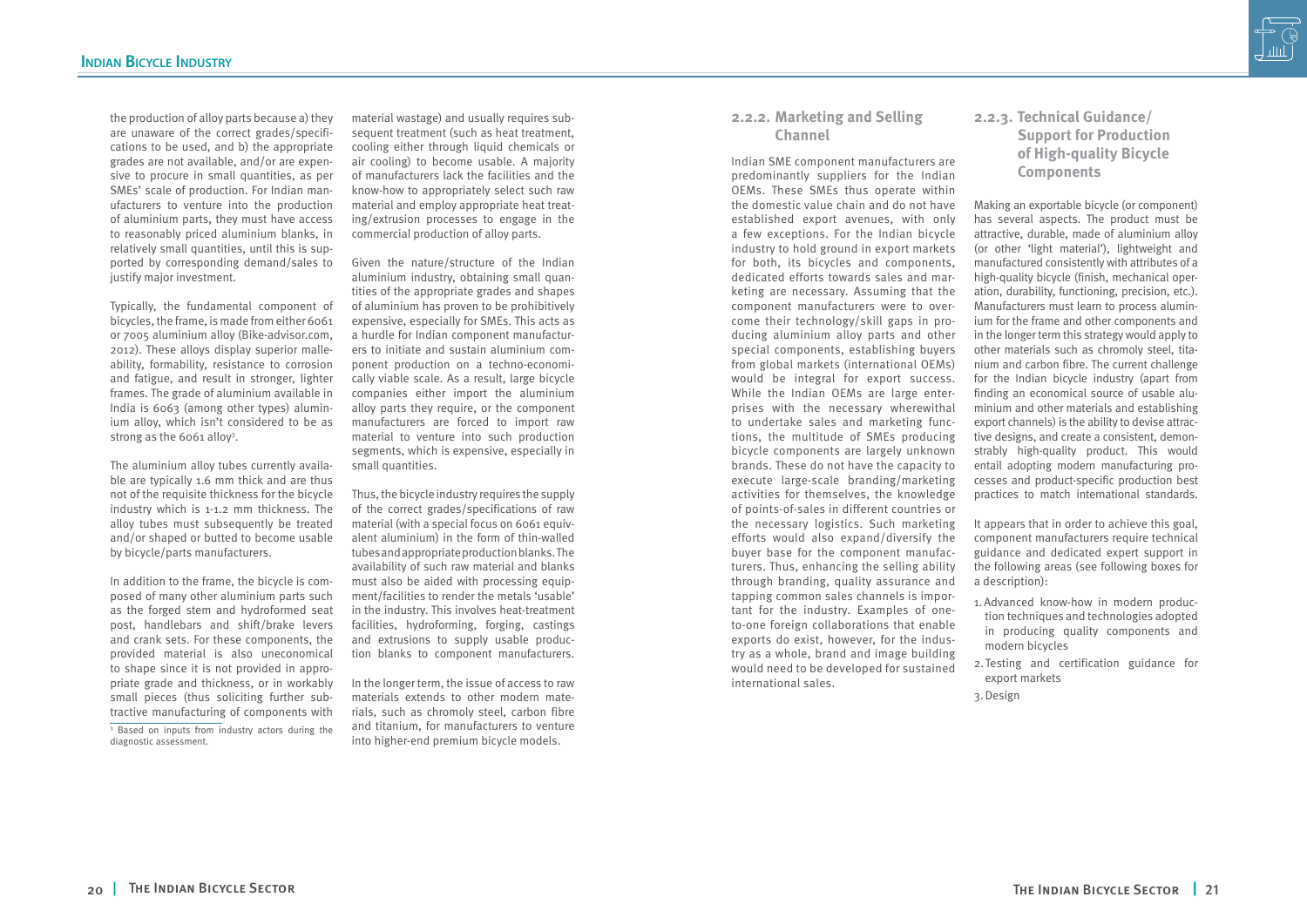#### Testing and certification guidance for export markets **Design**

#### Advanced know-how in modern production techniques and technologies adopted in producing quality components and modern bicycles

The level of technology used in the Indian bicycle industry, specifically by the component-manufacturing SMEs, is considered to be basic and conventional. A lot of production processes are largely manual (such as welding and assembly), or operating with dated equipment. For component manufacturers to be able to undertake efficient production of higher-quality components, and in superior materials (such as aluminium alloy), the industry requires access to, and knowledge of, modern manufacturing methods and adaptation/optimization of equipment to such methods.

Some of the production processes that are of key interest to manufacturers and of importance to the industry's competitiveness are<sup>4</sup>:

The manufacturing processes that are most relevant to upgrade the Indian industry at present broadly pertain to **a) processing/handling of aluminium to produce frames and other components, and b) quality and process optimization in current operations.** In such a context, the industry solicits technical handholding and guidance in these key production processes, as well as measures for production optimization.

- » TIG/MIG welding:
- » Casting, forging, pressure die casting, extrusion, hydroforming
- » Advanced coating methods/surface finishing/plating
- » Injection moulding
- » Painting (automated disc painting, effective manual painting, etc.)
- » Wheel assembly
- » Bicycle assembly

4 This is not an exhaustive list – these are indicative areas mentioned during the interviews conducted during the diagnostic assessment.

- » Stickering process (automated/ water-based, etc.)
- » PLC automation in currently employed processes
- » Raw material composition analysis and selection
- » Total quality management
- » Energy optimization
- » Production layout; production planning
- » Industrial engineering

Manufacturers are also keen to learn the process details of producing high-quality components of export quality, and the equipment required therein. Optimal production processes tie together in establishing production parameters for high-quality components. In the immediate future, Indian bicycle component manufacturers need to be able to produce major components (such as frames that are currently made of steel) in aluminium for export markets. In addition, they also need to be able to produce critical components for exportable bicycles. Thus, manufacturers need to learn the nuances of each component that must now be made in aluminium (and/or other materials), what the optimal configurations/specifications for each component are, how to adopt the necessary production processes, as well as quality checklists/benchmarks that the components must meet. Apart from the uptake of aluminium components, a proficiency in plastic components (for mud guards, fenders, back rests, etc.) is also required.

At present, Indian manufacturers do not have the capacity/capability to produce certain special/critical components such as derailleurs, multi-speed gear mechanisms, spokes, freewheels/cassettes, hubs, BB shells, etc. Global producers of such specialized components supply top-quality products in the market. Buyers specify the brand(s) of these special components and they therefore must be imported for domestic bicycle manufacturers to put together premium, high-end bicycles (thus driving up costs). The need of the hour is thus two-fold – firstly, there is a need to facilitate technology sharing between Indian component manufacturers and international producers of such components. Secondly, there is also a need to develop the abilities of local manufacturers to indigenously develop/ produce parts for, and subsequently wholly produce at least some of these high-specialty components.

Indian manufacturers must be able to produce quality components not just for the widely used segments of bicycles, but also for a wider range of high-end bicycle models. Current know-how is limited vis-à-vis carbon fibre bicycles, Titanium components, e-bikes and bamboo bicycles.

In addition to the above, a majority of manufacturers have limited awareness regarding the different principles of product/process quality management, and the advantages of integrating such principles in their operations. Typical factories have operational characteristics such as high WIP (work-in-progress) and stock, long waiting periods of personnel during different tasks on the shop-floor, limited production-line monitoring for overall equipment effectiveness, planned vs. actual production, operator skills, etc.<sup>5</sup> This has a bearing on the overall quality of the components/

bicycles produced.

5 Based on an assessment by Japanese experts during a diagnostic visit to the RDCBSM in February 2018.

To achieve export competitiveness and to meet the corresponding product standards, Indian components and bicycles must be rigorously tested and validated to assure customers of their quality and become integrated with global value chains. This implies that the industry must be supported by an exhaustive testing facility that provides testing and related services in keeping with dynamic industry trends. It is also worth noting that such services must be priced reasonably, keeping in mind the large number of SMEs availing such services, and must also be quick in delivery.

For exports to various countries, component manufacturers require testing services as per various international country-specific standards. The top priority, as expressed by the manufacturers interviewed, is the EN standard certification. Manufacturers require a testing facility to certify components and bicycles as per the qualifying standards for sale in the respective regions. Therefore, at present, the select bicycle and parts manufacturers who produce for export markets largely rely on international bicycle testing labs for country-specific product certification.

Manufacturers also require strong testing services and support in the testing of: components, most importantly now, made from aluminium alloy; plastic and rubber components; environmental and chemical testing associated with the different materials used, and the testing of material finish. Since the use of reflectors on bicycles was mandated by the Indian government, reflector testing has also become an important need, with industry actors currently taking support from automotive component testing labs for the same.





Bicycle design is a multifaceted subject. The way in which the bicycle intends to be used determines the requirements of the design. Bicycle design takes into account certain overarching requirements such as speed, safety, comfort, weight, precision and endurance, as well as aesthetic appeal. These factors drive decisions related to material selection, interface between different components, appearance, additional accessories, geometrics and required tooling and jigs. Indian bicycle and parts manufacturers would thus benefit from developing the necessary expertise in developing aesthetically as well as technically proficient blueprints and the requisite design-sense.

In such a context, component manufacturers in India require upgrading with respect to:

» Aesthetic design: The production of bicycles is believed to largely be based on fashion-driven technology, especially for the premium segments. Indian bicycle manufacturers must be aware of the latest market trends, what type of bicycles are being produced and how to create products that consumers demand. This aspect pertains to the overall look and feel of the bicycle and responds to evolving consumer preferences. Indian bicycle manufacturers require exposure to the type of bicycles that are being demanded and sold worldwide and how to achieve those visual characteristics (surface finish, paint colours, frame shapes, etc.). There is also a need to enhance the packaging and presentation of the final products. As aesthetic design forms the basis of competitive advantage, the central idea is not necessarily the provision of design services to the manufacturers, but for the industry to be able to develop advanced design and development capabilities therein, in line with market trends and consumer preferences.

» Industrial/componentry design: Different bicycles/parts require a variety of component geometries, material selection, material behaviour analysis and component interface, thus also determining the required tooling, jigs and fixtures as well as special purpose machines to achieve the desired configurations. The increased application of design software and related tools (CAD, CNC machining, finite element analysis, etc.) and the know-how pertaining to the application of the software to bicycles and specific bicycle parts, form the foundation of technically sound designs and prototypes. The Indian bicycle industry requires such engineering design assistance whilst venturing into aluminium components, special components, plastic parts and the tools/machining needed therein.

**1 2 3**

#### **Areas Needing Technical Guidance/Support for Production of High-quality Bicycle Components**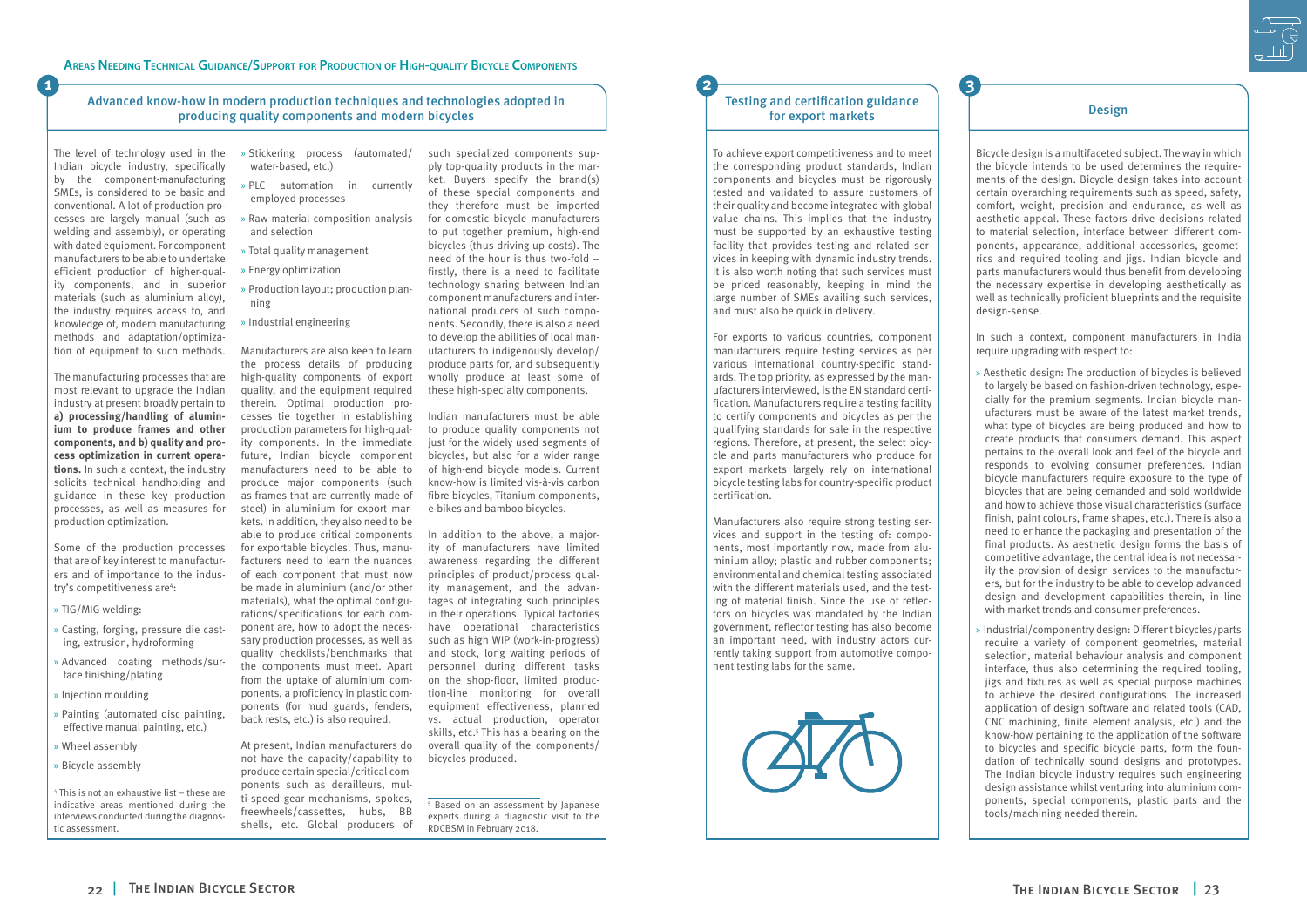# **TOWARDS EXPORTABLE & HIGH-QUALITY BICYCLES**

## **CURRENT PRODUCTION**

### **CRITICAL NEEDS**



- The availability of raw material (mainly aluminium) in appropriate grades, forms, quantities and prices
- Technical guidance and handholding to adopt modern manufacturing processes and best available technologies
- An international marketing and selling channel
- Appropriate government regulations and policy support relating to import duties, material pricing, infrastructure, required standards, etc.
- The industry caters mainly to domestic demand (mostly for government tenders)
- Bicycle production is focused on basic, low-cost roadster bicycles, made of steel.
- Lack of access to high-quality raw materials
- Poor manufacturing practices, and the usage of dated technology
- Limited automation, limited design abilities, limited exposure to best practices in production technology



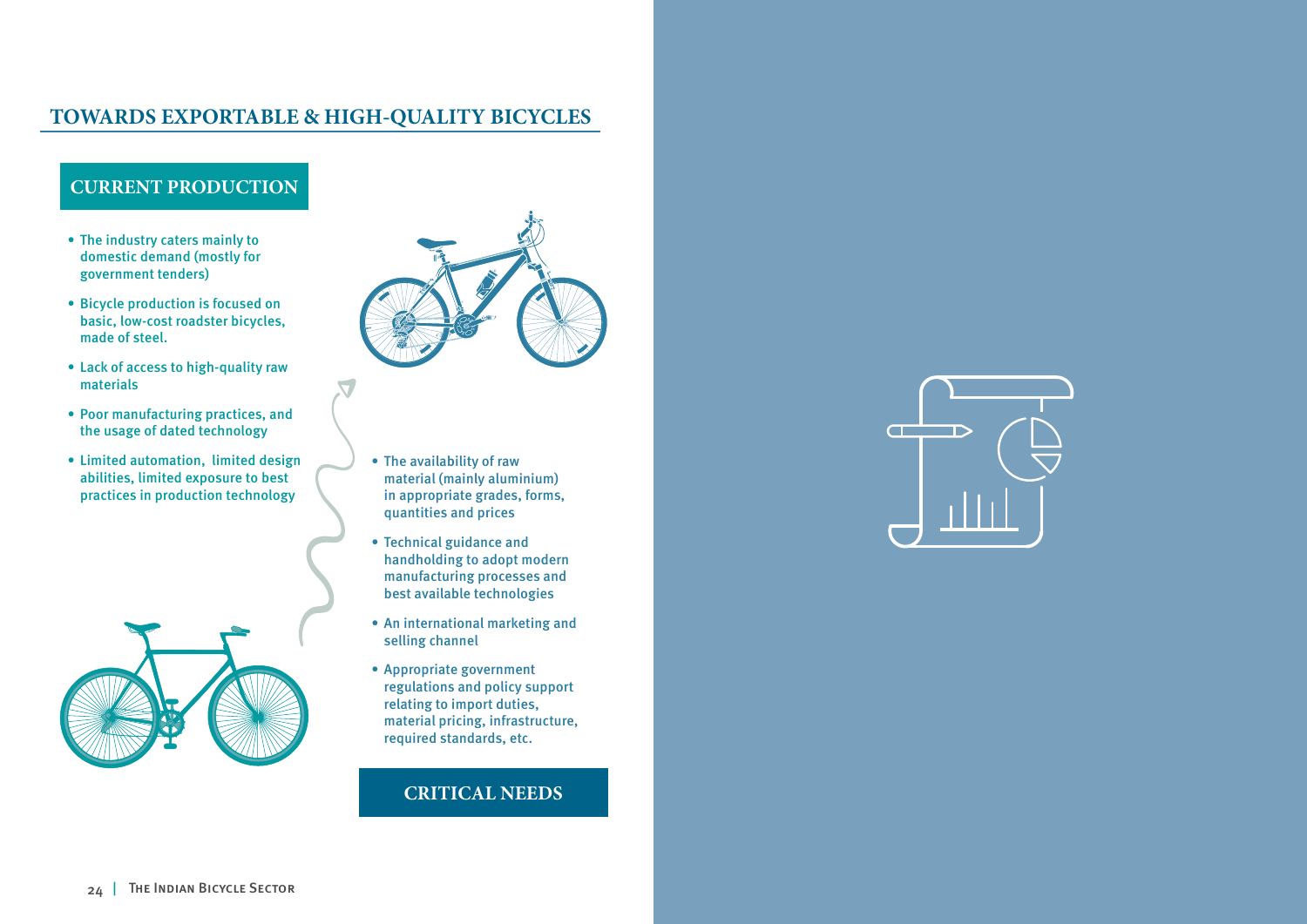The interventions of the UNIDO bicycle project aim to boost the global competitive position of the Indian bicycle sector. The project aimed to achieve this by strengthening the capacity and capability of the RDCBSM and the industry associations to better support and guide the industry, given the critical needs of the bicycle and parts manufacturers. Such capacity upgrades of the target institutions would include both soft interventions (skills development, training, capacity building, technical workshops, etc.) as well as hard interventions (procurement of equipment for the testing facility of the R&D centre).

The diagnostic assessment of the RDCBSM and the associations was conducted with the aim of correlating the needs, demands, expectations and challenges of the Indian bicycle industry (as identified in Chapter 2) and these organizations' responses to, and capabilities in, meeting these demands and expectations.

In context of the identified requirements of the industry, the technical diagnostic assessment mainly aims to evaluate the current service portfolio and expertise level of the RDCBSM, positioned as the nodal technical institute for the industry. In addition, the report also aims to identify how the current service portfolio can be strengthened, and the requisite capacity building efforts for the same. Therefore, this section provides an overview of the current institutional support system that the RDCBSM (and the associations, as applicable) provides to the industry in terms of technical guidance, as well as the main shortfalls in the provision of such support.

### **3.1.** The Research and Development Centre for Bicycle and Sewing Machine (RDCBSM)

The RDCBSM was set up in 1983 by the Government of Punjab, with the assistance of UNDP/UNIDO, with the aim of assisting the industry to adopt innovative technologies for improvements in productivity and product quality. It was fitted with modern equipment for manufacturing, testing, calibration and training activities. The main objectives of the centre are to: 1.Create and provide facilities for increasing and diversifying production

- 
- 2.Achieve the optimum productivity levels in the manufacturing centre
- 3.Upgrade quality compatible with international standards
- 4.Provide professional and job-specific training

The RDCBSM is meant to provide services such as: marketing and consultancy; product design and development; a precision tool room; testing and calibration; special purpose machine building; mass production machines, and relevant training to the industry. The focus of the centre is on SMEs in the bicycle industry that need a common facility for some of these services and require technical guidance for production.

A brief description and analysis of the centre's **service portfolio** is given in the boxes below.

# **3** DIAGNOSTIC ASSESSMENT OF THE RDCBSM AND THE INDUSTRY ASSOCIATIONS

<span id="page-13-0"></span>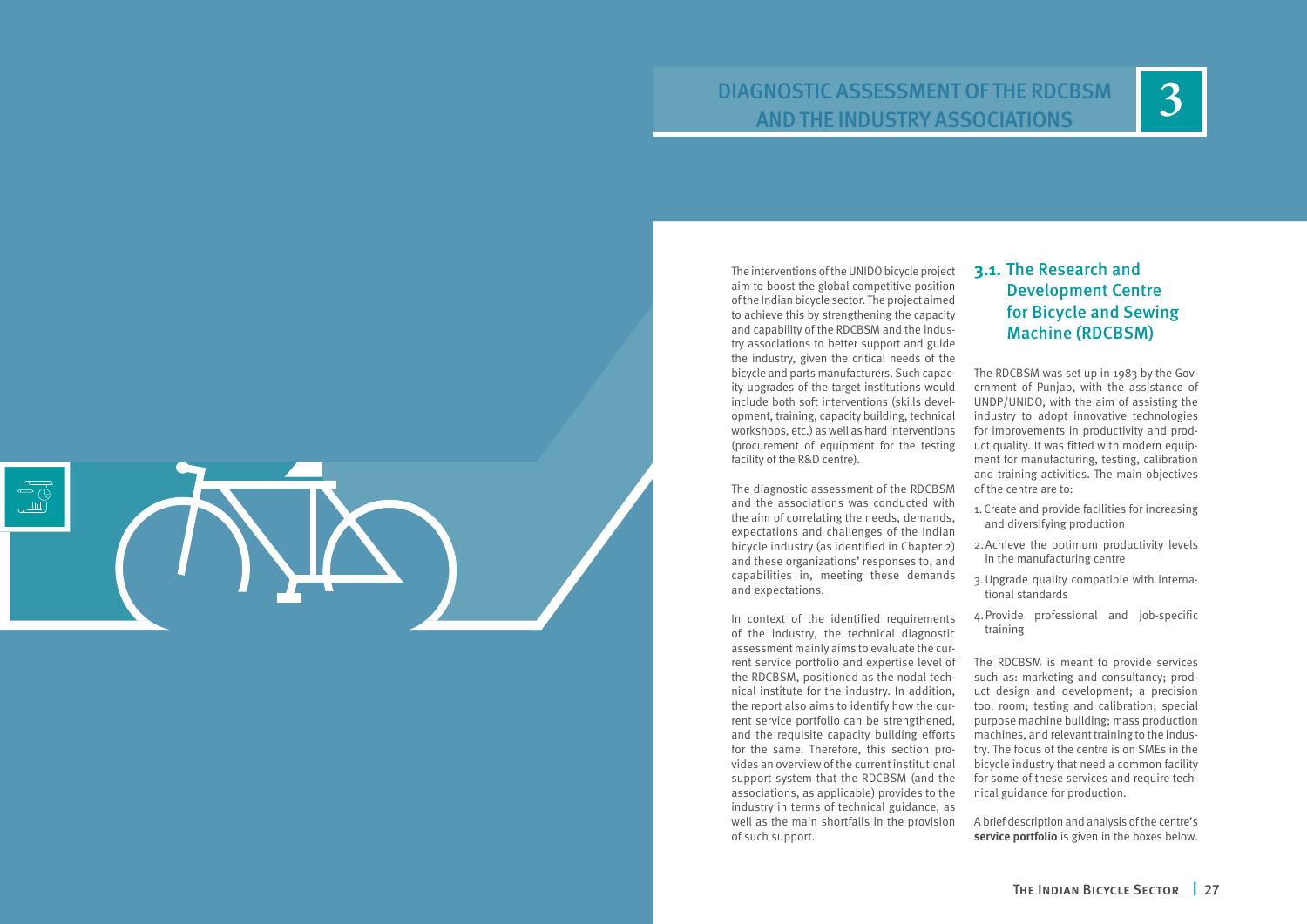### **Description and Analysis of the Centre's Service Portfolio**

#### Testing and calibration

The testing and calibration facilities of the RDCBSM are duly accredited by the National Accreditation Board for Testing and Calibration Labs (NABL; ISO/IEC-17025) and the Bureau of Indian Standards (BIS). As per the NABL accreditation, the RDCBSM labs carry out mechanical testing of metals and alloys, chemical analysis (Fe, Cu and Al, base metals and alloys), calibration of measuring instruments and gauges and the testing of bicycles/bicycle parts as per ISO:4210 (parts 1-9) and ISO 8098. Under the BIS certification, the RDCBSM provides testing for bicycles and bicycle parts, household and industrial sewing machines (IS:1610 and IS:12109 respectively), zig-zag sewing machines (IS:15449) and complete testing of steel as per IS:1875. In addition, the test labs at the R&D centre provide testing facilities for spectroscopic analysis of metals and alloys and mechanical testing of tor steels, structural steels, tubular products, cold and hot rolled steels, fasteners, fixtures and assemblies.

The RDCBSM's testing and calibration facilities are one of the key services provided to the industry. The mechanical test labs, the standards room and the coordinate measuring machine also cater to the needs of automotive and other engineering industries, as is the case with the chemical/spectro analysis-based testing, where clients from the other industries outnumber bicycle/ parts manufacturers.

The bicycles supplied for the government tender-based orders (for steel bicycles and components) must be certified by a third party as per IS standards, a function that the RDCBSM fulfils for the industry. Thus, the IS testing facility is a common resource for the OEMs catering to these tenders adhering to IS standards. The IS standards comprise a wide range of tests for general-purpose bicycles, most of which are aligned with the corresponding ISO tests. From this list, the R&D centre is certified to execute tests such as those for: bicycle tube valves; frames; rims; handlebars; seat pillars; pedal assembly; hub assembly (R-type); spokes; axles; cranks and chainwheels; front forks; cycle/rickshaw pneumatic tyres; steering head assembly; mudguards; reflectors; specification for padlocks; luggage carriers; steel balls and chains. The RDCBSM has recently applied7 to the BIS for an extension of scope to 7 In September 2017

9 These examples are in line with the findings of the lab session conducted at the RDCBSM by Mr. Marcus Schroeder, MD – EFBE, Germany (June 23 2017).

include more of the component-specific tests, to now form this more exhaustive coverage of tests. An exception to this list is the code of practice for the packaging of bicycles for export under IS, that is not currently available at the RDCBSM.

The R&D centre's bicycle test labs are accredited to perform parts 1-9 of ISO tests for bicycles. These tests largely cover safety requirements for city/trekking bicycles, young adult bicycles, and mountain and racing bicycles, and test methods for braking, steering, frames and forks, wheels and rims, pedal and drive systems and saddle and seat posts. The RDCBSM now has the facility to test for lighting and retro reflective devices<sup>8</sup>  $(ISO 6742; parts 1-5)$ . It is important to note that the scope of the tests that fall under ISO certifications include a large number that are component-specific, currently not provided by the R&D centre.

> <sup>10</sup>Based on an assessment by Japanese experts during a diagnostic visit to the RDCBSM in February 2018.

For the tests that are available at the RDCBSM's testing labs, it appears that the personnel are well versed with the ISO standards and requirements. However, there is a need for further fine-tuning in the execution of these tests (including calibration of the equipment, measurement of results and avoidance of common mistakes in test execution) to make the R&D centre staff a commanding authority of certification and validation of bicycles and parts. This fine-tuning would cover aspects such as: appropriate force application for different fatigue tests; maintaining linear/ rotational degrees of freedom; how to ensure load cells are free of radial loads/ shear stress/torques; verification of indications on control units, etc.<sup>9</sup> In addition, there is also a lack of knowledge regarding endurance testing – to evaluate the strength of tested components, beyond the levels defined by the ISO standard.

The staff also requires guidance on how to execute these safety tests for bicycle components in different materials such as aluminium alloy, (and in the future, carbon fibre, titanium and other alloys). The ISO tests are not designed for any specific  $\overline{\text{B}}$ <sup>8</sup> The equipment for reflector testing has been installed under the UNIDO bicycle project (September 2017) and the application for such a certification has been submitted to NABL (May 2018).

material, however, tests must be executed cognizant of material behaviour – a skill that must be developed at the RDCBSM.

A significant requirement of the industry actors looking to enter export markets, is a facility for testing and certification against major international country-specific standards (such as EN, ASTM, DIN, JIS, BS). Currently, the RDCBSM's bicycle testing labs only provide testing for select tests from these standards, equivalent to the corresponding ISO tests. However, the bicycle testing labs are not certified for the complete suite of tests under each of these international standards. It is worth noting that the standard documents (which are to be purchased) are not available at the RDCBSM for them to provide guidance to information-seeking industry clients. As the only bicycle-focused R&D centre providing test facilities, the bicycle testing lab must not only be accredited to carry out tests for various international standards, but also provide cross-comparative analyses for these various standards.

Another aspect in equipping the bicycle industry to meet export requirements is environmental/chemical testing. While the R&D centre's labs are equipped with safety/mechanical tests, manufacturers still require facilities to conduct validation of materials used vis-à-vis determination of heavy metals (lead, cadmium, chromium VI), morphology analysis, determination of phthalates (plasticized materials) and restriction of PAH, a set of services not currently available at the RDCBSM.

In addition to the above, there are several areas for improvement in the test labs that ought to be implemented by the RDCBSM<sup>10</sup>: for better repeatability of test results testing machines should be fixed on the ground to ensure minimum interference/distortion; the layout of the bicycle test laboratory could be modified in line with the sequence in which various tests are to be performed; wires and chords associated with test lab equipment should be secured/covered; jigs to be utilized for testing must be stored appropriately to avoid damage and consequent interference in accuracy; housekeeping of testing equipment/lab should be done on a regular basis, and SOPs for each equipment must be displayed.

**3**

#### Product design and development

The RDCBSM is mandated to undertake the design and development of new or modified products, jigs, fixtures, tooling and gauges, prototypes, and complete tools for the adoption of innovative and latest manufacturing. To date, the R&D centre has introduced 60 special purpose machines (SPMs), 70 testing equipment and 35 cold forging tools. They have also filed 3 patents of designs developed at the centre.

The R&D centre has a CAD section with the latest software (AutoCAD, Solidworks, Delcam, Pro-E, Master-Cam, Catia, etc.) to design engineering components and sub-assemblies, bicycle parts and hand tools testing equipment, special purpose mass production machines for bicycle components and inspection gauges, fixtures and tools. Over the years, the RDCBSM has developed a range of high-utility SPMs, special test rigs and cold forging tools for the industry. Bicycle and parts companies purchase the machines, test equipment and tools that are also manufactured at the centre.

The centre has a dedicated design and development team, comprising engineers proficient in CAD/CAM. Apart from the SPMs and tools developed at the R&D centre, the design and development team also provides tailor-made solutions for jigs and fixtures based on industry requests, as and when they arise.

However, the innovative development of new products and dedicated efforts towards independent prototype development seems to be limited. Apart from the designs/SPMs developed to date, the design and development vertical of the centre should be in a position to undertake more and continuous exploratory design deliberation-based projects, to investigate and create ingenious solutions to common industry problems and manufacturing processes. This would make design and development an ongoing process, and have a bearing on the nature and quantity of SPMs/tools/fixtures developed by the centre, in line with new materials being adopted, the corresponding production processes involved and the resulting requirement of tools to adopt those processes.

This process would be aided by an increased understanding of the applications of hydraulics and pneumatics, aerospace engineering the finite element analysis (and similar engineering principles) in system design. The design competencies must also be expanded to provide such tooling/machining support for plastic components.

In a broader sense, the design and development team must also be engaged in active research of the latest bicycles (i.e. frame designs, aesthetic characteristics of bicycles sold internationally), leading to deductions as to how these geometries can be best achieved, and guiding the industry to do the same.

While the design engineers are wellversed with the design software, the staff needs a greater orientation towards, and understanding of, the real-time implications of design specifications on bicycle component quality and overall product performance. The existing design focus at the R&D centre must be expanded to factor in optimal technical configurations for individual bicycle components, component interfaces, and metallurgy and material behaviour for bicycles/parts. This becomes increasingly relevant with the adoption of newer materials, and the associated adjustments to manufacturing processes (such as forging, casting, welding, etc.), while also keeping in mind aesthetic appeal/attractiveness of the final product. Thus, the staff would need to be able to develop superior skills in making accurate dies to provide the new varieties of required jigs and fixtures in keeping with the aesthetics/technical specifications of the final product.

Such an orientation of CAD/CAM skills would enable the RDCBSM's technology development competencies, as the staff would thus be equipped to engage with the specific challenges of bicycle/parts manufacturers and guide them through appropriate solutions. This would also enable the R&D centre to provide more well-rounded design support to SME clients.

The RDCBSM is equipped with high-precision CNC machines and general-purpose tool production machines. These include: a jig boring machine; cylindrical and internal grinders; surface grinders; a CNC vertical mill; a CNC lathe; tool and cutter grinders, among others. The tool room has developed 5 tools for cold forging of parts, manufacturing of 25 test equipment, 6 special purpose machines and 3 low cost automation equipment.

The workshop at the RDCBSM undertakes the manufacturing of press tools, dies, jigs, fixtures, inspection gauges, test rigs, and the reconditioning of dies for cold forging of components, not only for the bicycle industry, but predominantly for the automotive and other engineering sectors. Thus, the orientation of the tool room and the common facilities (that include CNC vertical/horizontal milling, lathes and forging machines) to the bicycle industry could be a function of increased explorative investigation into the requirements of adapting tools and machines for aluminium and other alloys, tooling for injection moulding, forging/casting/welding needs of specific components, adoption of lowcost automation equipment for specific processes – all with direct relation to the bicycle-manufacturing units.

In the context of the industry requiring appropriate forms/shapes of newer raw materials (mostly alloys), the tool room at the RDCBSM is not equipped or sufficiently skilled to act as a facility for processes such as hydroforming, heat treatment of alloys and extrusions for production blanks at present.

It must also be considered that a majority of the equipment stationed at the tool room/common facility is largely dated (some being in operation since the early 1980s) and requires urgent upgradation/replacement.<sup>6</sup> Upgrading the equipment and management would provide an ongoing valuable service for casting, forging, etc., as per the needs of the industry.

6 As per the provided list of equipment (with date of installation of equipment stationed in the tool room)

**1**

#### **Precision tool room and common facilities**

**2**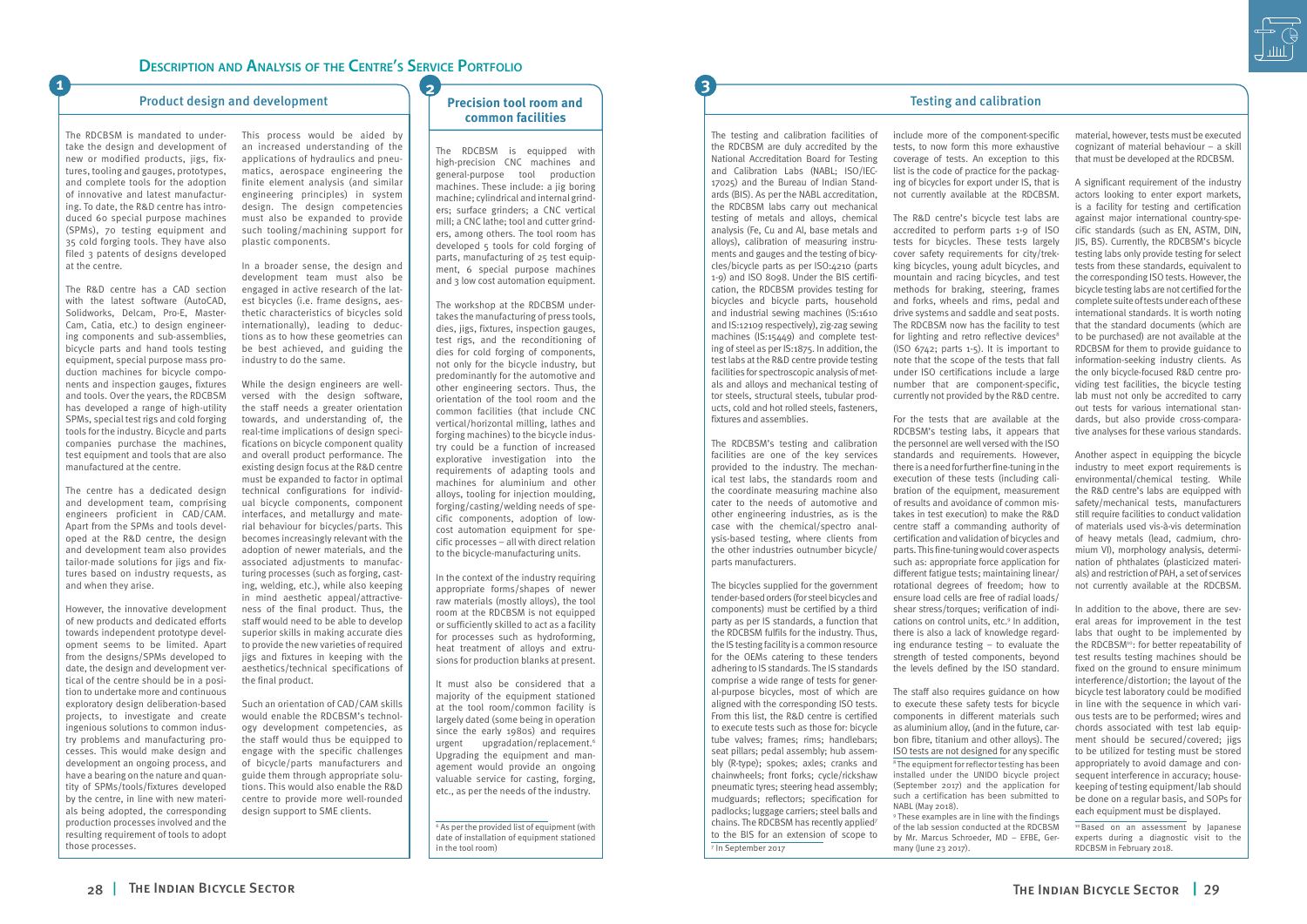### **3.2.** Industry Associations

The bicycle industry is supported by two industry associations: The All India Cycle Manufacturers' Association (AICMA) and the United Cycle and Parts Manufacturers (UCPMA). Both the associations provide institutional/advocacy support to bicycles and bicycle parts manufacturers, and their interventions and support are inherently less 'technical' in nature, vis-à-vis the RDCBSM.

The **AICMA** represents large-scale Indian bicycle manufacturers, contributing to 85% of the bicycle production in the country. The aims and objectives of the association include a) protecting the interests of the member companies, b) promoting cycling in India, c) coordinating the overall growth and development of the Indian bicycle industry, d) acting as a think tank for spearheading innovation, transformation and a global outlook for the Indian bicycle industry, and e) supporting the building-up of a bicycle-friendly ecosystem in India. The association is structured into several committees that work towards policy-related issues in the following areas: taxation, demand, commerce and technical. Specifically, the Technical Committee essentially looks after advocacy-related actions pertaining to standards, any component-specific discussions with an industry-wide implication (e.g. the case of use of reflectors on bicycles being made

mandatory by the Supreme Court of India), and related issues. The AICMA also has an IPR committee for the resolution of intellectual property-related disputes among its members. Since the AICMA members are the industry-leading OEMs, they are at the forefront of technology adoption, within the context of the Indian bicycle industry. Thus, with adequate technical consultation, the AICMA is positioned to facilitate the requisite industry-wide action as well as dialogue with various stakeholders.

The **United Cycle and Parts Manufacturers Association (UCPMA)** is among the largest associations worldwide in terms of the number of members (more than 2250 MSME members). Similar to the AICMA, the primary objective of the association is to bring about sustained growth of the Indian bicycle industry, with enhanced focus on the needs of component manufacturers. The association works to safeguard the common interests of the industry members, to communicate with the government regarding the main challenges and requirements, and also facilitate the participation of the Indian bicycle industry in international trade fairs for increased exposure. The activities of the association are largely advocacy and policy focused. The UCPMA also runs an Industrial Training Institute (ITI), under which basic computer courses are offered to young trainees.



#### **Consultancy**

The RDCBSM also provides engineering and management skills training programmes for the industry.

The centre runs an R&D polytechnic college offering diploma (certificate) courses for engineering industries. These courses are certified by the All India Council for Technical Education (AICTE). The courses offered are:

- » A three-year, full-time regular diploma course in a) mechanical, b) automobile and c) computer engineering. These courses are also available in a parttime, four-year format.
- » A one/two-year regular certificate course, for vocational training for a) machinists, b) machine maintenance and c) quality assurance inspector.

The diploma courses offered at the R&D polytechnic college are oriented as general engineering courses. There is limited bicycle industry orientation in the courses delivered, i.e. limited coverage on bicycle engineering, component geometrics, assembly, materials and design. To supplement the engineering principles covered in the existing courses, the graduate students would benefit from a greater orientation of the syllabus towards bicycle engineering, akin to the course for automobile engineering.

Apart from the diploma/certificate courses provided by the polytechnic college, the R&D centre also provides a range of short-term skill development courses. These are either CAD/CAM courses or industry-specific industrial training courses.

The CAD/CAM training courses include software-specific courses in the areas of: CNC milling and turning; advanced CAD/CAM and CNC machines; industrial training; tool design, and advanced manufacturing processes. These are areas in which technical personnel of bicycle/parts-manufacturing companies seek additional training, and thus match the industry requirements. Other industrial short-term courses cover: GAS welding; arc welding; MIG/MAG welding; TIG welding; quality and inspection; testing and calibration, and maintenance-fitter mechanic training.

The short-term courses offered at the RDCBSM, do not necessarily cover an exhaustive range of topics pertaining to various manufacturing processes, as required by the bicycle industry. In addition, there is immense utility of developing more specialized curricula for upgrading worker skills and overall production practices, in keeping with changing trends, different materials and best available technologies for these courses to be relevant to the industry. Increased support vis-à-vis design and development of specific bicycle components (which is currently not a part of the training portfolio) using these tools would provide superior utility of these courses for the industry.

In being able to deliver the necessary training to the industry, the trainers and lecturers delivering the training must also undergo a reorientation towards bicycle engineering and production, to prepare course content and curricula in line with the bicycle industry's needs, and be equipped to deliver these courses. The skill level requisite for trainers to effectively deliver such courses to the industry is currently lacking.

The consultancy function of the RDCBSM is meant to include guidance in the areas of productivity and quality improvement, low-cost automation, material selection and failure mode effect analysis (FMEA), identification of testing needs and resource identification for the industry. This function is carried out in some capacity at present, wherein the industry comes to the R&D centre for select trouble shooting assignments. However, the RDCBSM hasn't necessarily kept abreast with global market developments and the associated production practices, and is therefore not in a position to provide guidance to the industry for relatively new products and technologies and facilitate the necessary

technology sharing. Thus, the current skill level, as per the current market requirements and developments is lacking. As a result, the consultancy function is not a dynamic service available to the industry for manufacturers to gain direction pertaining to suitable upgrades. Services such as providing feasibility reports and similar analyses are also not provided at present (or have been discontinued). As a technical knowledge resource for the industry, and in order to be able to provide expert guidance, the staff of the RDCBSM must first become proficient in best available technologies and production processes, to inspire confidence in the industry and produce valuable guidance.

<span id="page-15-0"></span>**4**

**5**

#### **Training**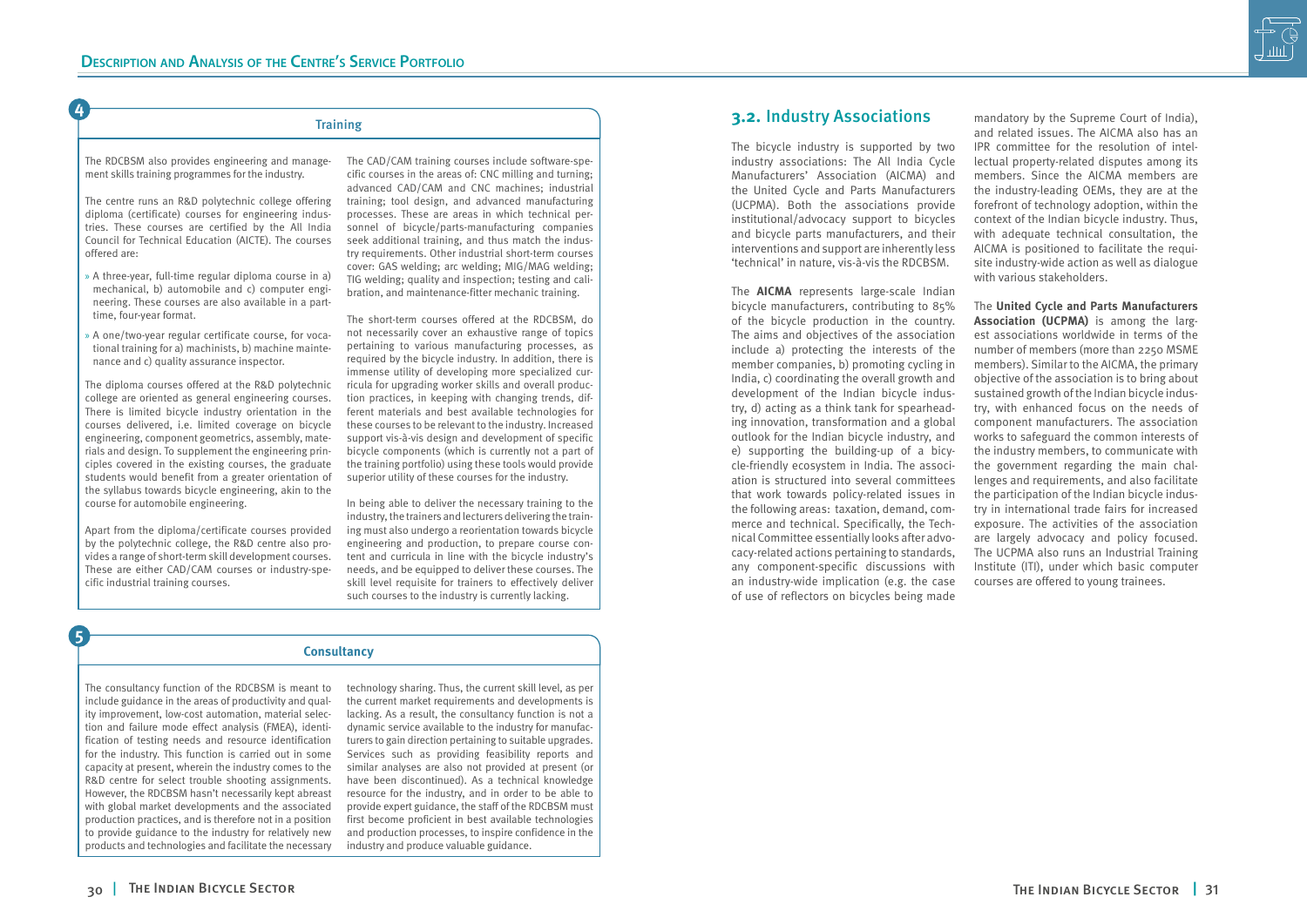# **4**

### **4.1.** Industry-wide Recommendations

The central need of the Indian bicycle industry is to be able to produce and sell technically and aesthetically superior bicycles and components that meet competitive quality standards. This increased competitiveness can come from several shifts in the type and quality of bicycles being made – medium to high-end bicycles that qualify for export markets and are thus demanded domestically as well, and to enhance the currently produced segment through innovative new products (such as electric assist hardware) and skills (e.g. advanced engineering) to optimize the basic bicycle models. For this, manufacturers must have the know-how/capability and support infrastructure to produce better-quality bicycles, and also ensure that this capacity upgrade occurs within a wider ecosystem that fosters innovation and entrepreneurial initiatives and has increased support and channels for domestic and international sales.

As highlighted earlier (Chapter 2), there are a range of identified industry-wide needs including availability of the requisite raw materials, vigorous sales and marketing mechanisms to enter global markets and technical assistance for the mastering of production techniques and knowledge of best available technologies (technology sharing) for: specific components and materials; design competence; robust testing and certification guidance, and technology development for new types of bicycles/products.

To supplement these supply-related needs, the bicycle industry also requires favourable infrastructural and policy support.

While a number of recommendations and market/capacity building initiatives would prove to be valuable for the industry, the essential recommendations for industry survival would include **a) the establishment of a raw material bank (mainly aluminium in appropriate grades, forms, quantities and prices), b) technical guidance and handholding to adopt modern manufacturing processes and best available technologies to produce bicycles and components of exportable and consistent quality, aesthetic designs and economical pricing and c) focused marketing/common node for international sales to ensure the demand for Indian-produced bicycle components.** This could be aided with **d) appropriate government regulations and policy support relating to import duties, material pricing, infrastructure, required standards, domestic content and trade actions.**

Thus, the key recommendations for rapid industry improvement fall into the categories of:

1.Material bank (and all associated services)

2. Technical assistance and training (production processes; tooling; component-specific best practices with an added focus on special components); bicycle engineering; exposure to new and emerging technologies; testing services; design, etc.)

3. Focused marketing functions and common node for sales

4.Enhanced advocacy to the government

# RECOMMENDATIONS

<span id="page-16-0"></span>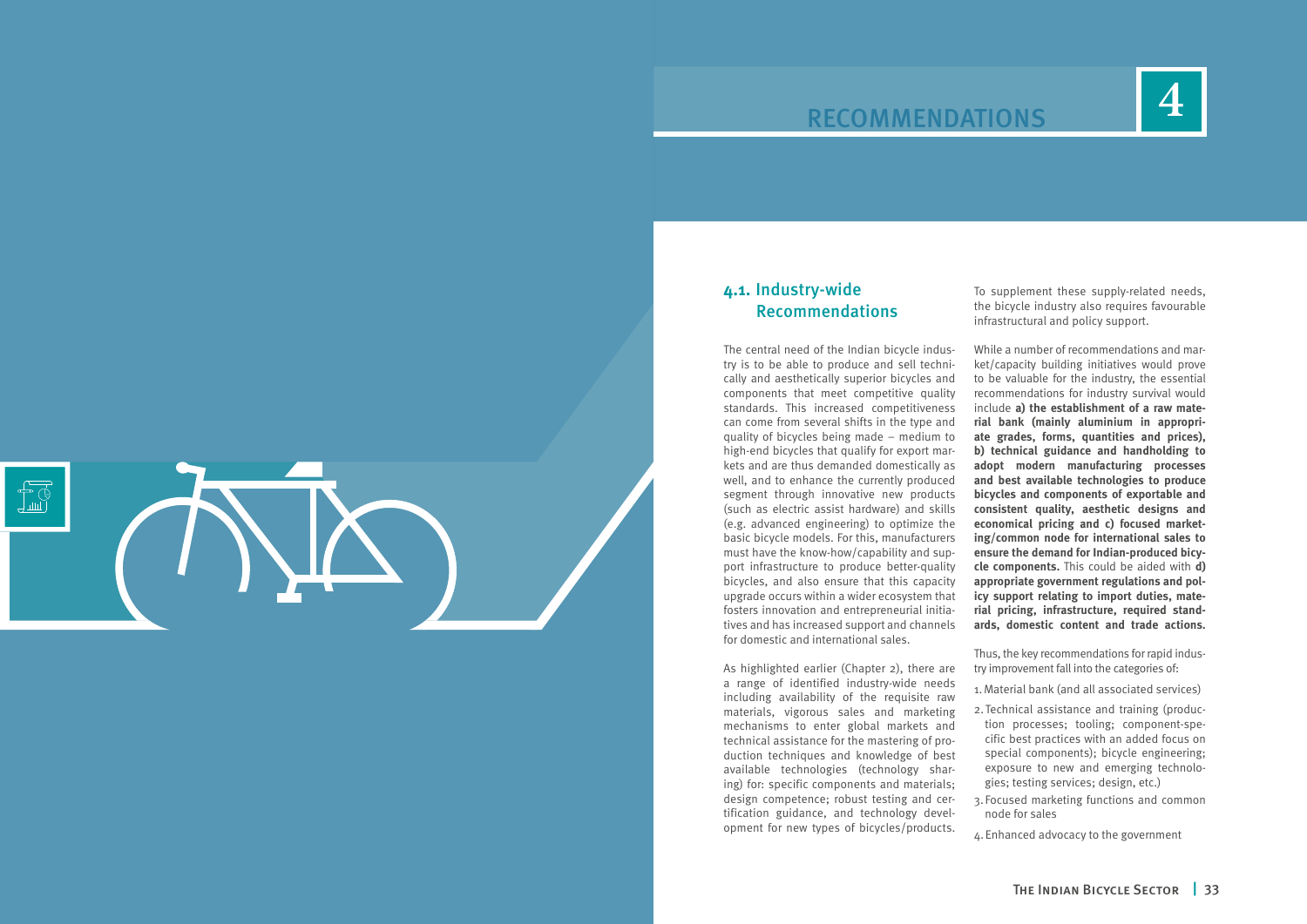#### Material bank for supply of appropriate grades of raw material

Given the challenges in accessing raw materials (with a special focus on aluminium) in the appropriate specifications and economical pricing, a **shared material bank and facility** to procure the necessary raw material and provide corresponding processing facilities, as appropriate for the materials provided, would be immensely useful for the Indian bicycle industry. The availability of appropriate 'blanks' for manufacturing is a major component of cost-effective production. Component manufacturers must have access to 'raw pieces' or desired tubes or sheets of the material in question, in the right size, shape and thickness, to be able to efficiently derive the required component out of the blank. This would minimize wastage in the production process, as the blanks would already be oriented towards the component being produced.

The material bank would broadly comprise:

a. **A purchasing agency**: To procure raw materials from various agencies and providers in large quantities, and supply the requisite small quantities demanded by component manufacturers. This directed procurement would ensure that manufacturers have access to the right specifications of the different raw materials required for various bicycle components, and at reasonable prices.

The material bank could act as a sourcing agent for the various materials required by the bicycle industry such as aluminium, steel (especially high-strength steel such as chromoly steel, carbon fibre, titanium, etc.). However, in light of the required upgrade of a majority of component producers to aluminium, and given that obtaining it has been expressed as particularly prohibitive in terms of retail pricing, the material bank should be initiated with a focus on aluminium. This would entail conventional alloys like 6061 as well as modern compositions such as Duralcan. Entities such as NALCO and HINDALCO are possible source companies for this in India.

Not only would this agency be able to procure large quantities of aluminium, allowing for the cost-competitive onward supply to bicycle component manufacturers, but it would also be able to ensure that the bicycle industry automatically has access to the correct grades and quality of aluminium.

- b. **A warehouse**: To store the procured materials to be supplied to the industry.
- c. **Processing facilities**: The material bank would also include a common facility to process the acquired raw material into usable forms for the industry.
- » This aluminium then has to be converted into production blanks, namely tubes for bicycle frames and handlebars, rim cross sections, and approximate shapes of hub shells, handlebar extensions, pedals, cranks, etc. in preparation for forging or machining by the manufacturers. Extrusion is the central need, because it can provide tubes for frames and rim sections, plus a great many other shapes suitable for pedals, possibly hubs and cranks, etc. Permanent mould casting is also highly valuable, provid-
- ing parts for brakes, derailleurs, etc.

» As the adoption of aluminium would be new for most component manufacturers, the in-house capabilities to process aluminium would be limited, and entail capital investments in machinery for the same. Depending on demand, the shared bank should provide the infrastructure for the conversion of the procured raw material/ingots into tubes, extrusions, castings or other appropriately shaped/sized blanks. This facility could consist of:

- **•** An extrusion press
- **•** Permanent mould foundry
- **•** Heat-treatment facility for aluminium
- **•** Hydroforming facility as necessary (or even procurement of hydroformed tubes which, as per industry units, are also available)

The material bank would be a common resource pool/common facility for the industry. Manufacturers would be able to place orders for the quantities of whichever blanks they need, and initiate production accordingly. The material bank would overcome the major hurdles currently faced by the manufacturers, looking to enter aluminium component segments, or those who are currently importing expensive aluminium and losing out on cost competitiveness.

To set up such a material bank, several options could be considered:

> <sup>11</sup>Some of the key interest areas include: TIG welding, weld inspection, PLC automation, advanced coating (painting) systems, low-pollution bright plating, polymer identification, injection moulding defects, die design (injection moulding, extrusion, hydroforming, permanent mould casting, forging), aluminum extrusion and permanent mould casting, heat treating, production layout, TQM, electric batteries, motors, and controllers.



- » Contracting an external sourcing company: This would entail identifying and engaging an aluminium-producing and processing company to provide the necessary raw material supply to the bicycle industry. This effort would have to be coordinated by a neutral agency to procure the aluminium, in the large quantities required, by multiple manufacturers, and provide the supporting processing facilities (heat treatment, hydroforming) at prices that allow for SMEs to avail these services.
- » Alternatively, a collaborative unit could be set up to perform this function for the industry. This would mean that an entity is established, specifically for the operation of a material bank and versatile extruding and casting lines to serve the entire industry. Such an entity could be conceptualized in a number of ways – this could be a subsidiary of the RDCBSM with industry contribution and dedicated management; alternatively, it could be a government-funded facility for the industry, partnering with other public-sector enterprises that supply these raw materials; or, a special purpose vehicle (SPV) could be established with industry contributions dedicated towards collective raw material procurement and distribution.

**1**

#### Expert technical assistance, guidance and training

**2**

The Indian bicycle industry must be supported in upgrading its produc-

tion. As highlighted in Section 2.2.3, manufacturers must be supported towards the uptake/adoption of the modern manufacturing processes and equipment that would enable them to produce components and bicycles that can compete in export markets (mostly related to the adoption of aluminium, achieving good appearance, and sustaining production consistency), and to develop new products and enter product segments with advanced engineering.

There are two goals to be pursued simultaneously:

- a. To develop and produce bicycles and components in superior materials and desirable designs, as per exportable standards, as well as to achieve production efficiency.
- b. Product development for domestic markets: This could involve using advanced bicycle engineering to reduce manufacturing costs, develop unique features for the basic roadster category or e-bikes and economical electric assist hardware for bicycles/tricycles and rickshaws.

In order to facilitate the achievement of these goals, bicycle and component manufacturers solicit support, i.e. there is a need for comprehensive technology and knowledge transfer to the industry. In terms of volume, the bicycle cluster in Ludhiana is dominated by component-manufacturing SMEs that do not necessarily have access to or knowledge of the latest industry developments and market trends, and thus solicit expert guidance in adopting modern production practices and technologies. In order to support the industry as a whole, there must be a centralized effort to facilitate the provision of the required services to the industry, be it technical consulting, expert handholding, testing facilities, market research, or any other such requirement. This would entail:

» Deployment of experts for on-site guidance, consulting and problem-solving as support in production processes. The industry should be supported with experienced industrial experts offering relevant and affordable consult-

ing support for production problem-solving and upgrading.<sup>11</sup> » A centralized facility for the demonstration of modern manufacturing processes/techniques. This could be a pilot facility to produce and display sample components or even complete bicycles to the industry. This facility should also play a role in supporting the industry in design development. As a resource for the industry, this entity would play an important role in sensitizing manufacturers as to what aesthetic designs are popular globally, and how to achieve these looks and configurations.

agency towards R&D and product/ technology development to disseminate technical and theoretical pre-requisites of the associated

- » Dedicated efforts of a centralized production processes.
- product certifications.
- 

» Focused support for companies to upgrade and certify their bicycle components and frames to worldclass standards. That support should include rapid quality testing, product benchmarking and superior guidance for international

» Provision of comprehensive training to the industry that not only includes bicycle engineering courses for young graduates, but also for technical personnel (management and worker levels) in modern manufacturing processes and handling of equipment. The training focus could also include business, sales and marketing courses.

- » Facilitation of partnerships for technology sharing- various possible channels of technology sharing can be envisioned such as seeking foreign partners for joint ventures – international companies who know what the customer needs, who will give clear specifications for needed products, and possibly minor technical assistance, then provide a long run of recurring orders. Those partners will have taken on all the design, marketing and sales challenges. This will probably be the type of knowledge exchange that would take place under the proposed Cycle Valley in Ludhiana.<sup>12</sup>
- » A competent and rapidly-responding tool room to supply production tooling, moulds and dies corresponding to the dynamic requirements of jigs and fixtures for different parts.

*In the above context, the RDCBSM, as the nodal technical institution for the industry, is positioned to be the instrument for the delivery of a number of these recommendations. As is evident in the diagnostic assessment of the RDCBSM, there are several gaps in the skill, knowledge and facilities available at the R&D centre, however, with appropriate skill development, capacity upgrades and expert support, the RDCBSM could possibly play an important role in the delivery of technical assistance, guidance and training to Indian bicycle and parts manufacturers, especially the SMEs. Such potential upgrades for the RDCBSM are highlighted in Section 4.2.*

<sup>12</sup> Ref: Cycle valley background documents.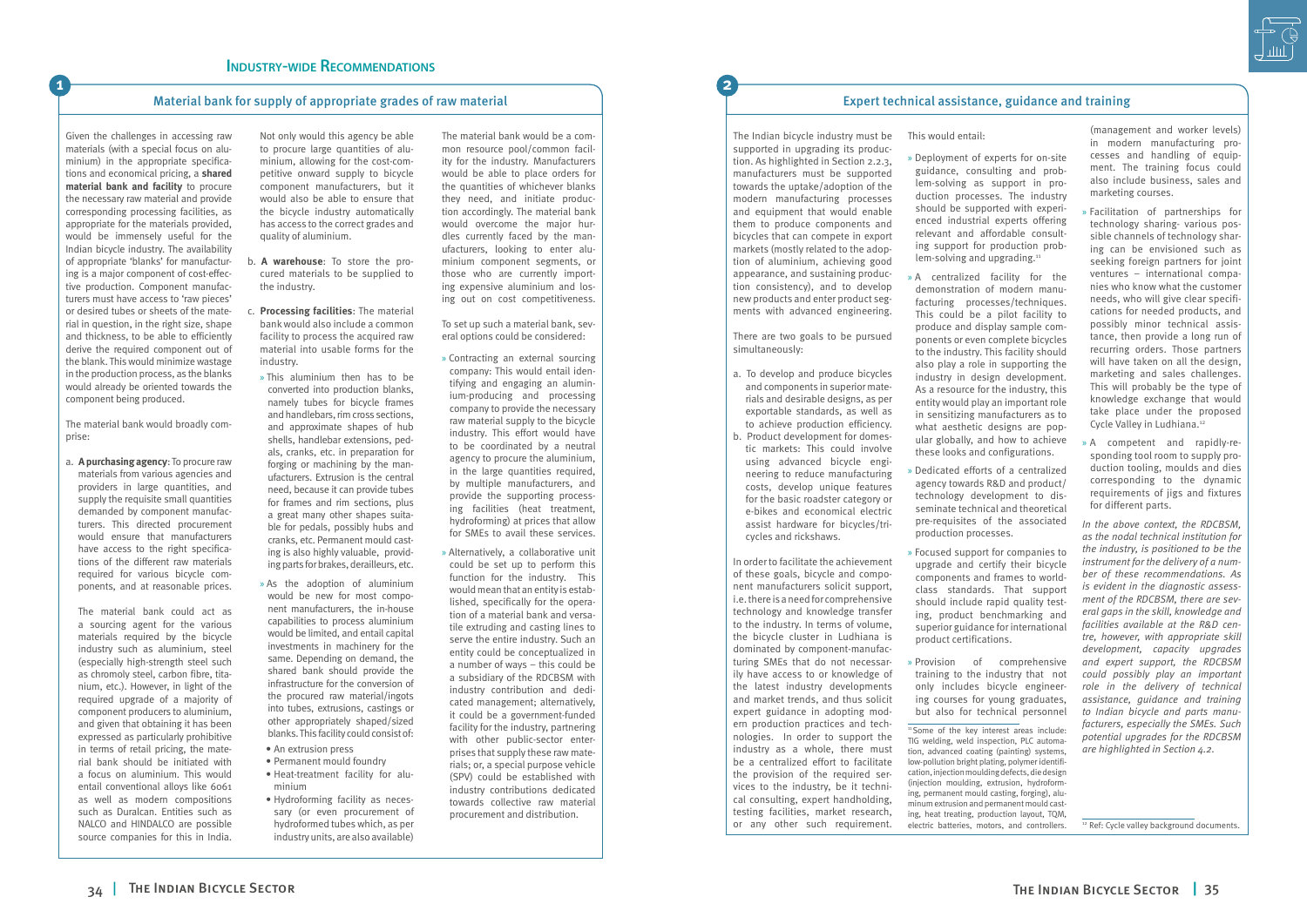

#### Marketing/common node for selling

The Indian bicycle industry must not only undergo a considerable improve ment/shift in the type of bicycles it produces (soliciting a range of spe cific technical/production upgrada tions), but must also be aided with robust marketing initiatives to estab lish itself in international markets.

Assuming Indian manufacturers can cost effectively produce a high-qual ity desirable product (supported by availability of affordable materials, process and engineering tweaks, and objective standards to ensure appropriate quality), appropriate market orientation and branding are an urgent and necessary change to enter export markets and establish consumer/buyer confidence.

The inclination of export custom ers (both individual bicycle custom ers, and the shops or distributors who serve them) to be drawn to rel atively small, unknown/un-estab lished brand names, with a limited guarantee of continued operation and quality verification would intu itively be limited. In addition, a sin gle modest-sized company may only be able to supply a small fraction of the needs of a distributor or foreign OEM – and it is unlikely that these

purchasers would be willing to under take procurement of small amounts of differing origin.

In essence, an institution/entity must be able to provide component manufacturers with the export sales and marketing functions and sup port, similar to how Indian OEMs do it domestically. This would involve a nodal point of sales, warehousing facilities in various global locations to reduce transit/lead time, quality assurance to customers, and brand positioning and establishment. For eign partners and individual collab orations might play a role for some companies, and Indian OEMs might take steps in those directions as well. However, a coordinated sales/ marketing channel would signifi cantly help the component manufac turers minimize ruinous competition amongst themselves, and collabora tively achieve the greatest efficien cies and brand credibility (there fore increasing sales and profits).

This could possibly be achieved by component manufacturers coming together into a single brand. This brand entity would undertake the work of: following trends; establish ing presence at bicycle trade shows;

marketing itself; building credibility;

engaging Indian manufacturers to pro duce a consistent high-quality prod uct and selling effectively. This vol untary arrangement would minimize duplicative efforts and expenses, catapult brand awareness of Indian products, provide negotiating and ful filment power, and rigorously control quality standards of the participat ing units. In effect, it would have to play the role of a large bicycle com pany with outsourced manufacturing.

The unified brand proposal is a col laborative endeavour and can only be effective if many component manufac turers elect to participate and contrib ute to create such an entity. This initi ative would operate in parallel to the existence and operation of the exist ing brand holdings of the participating manufacturers. The point of such col laboration would be to establish sales channels for the Indian industry as a whole, until brand value and quality assurance are established. The brand must incentivize individual manufac turers to qualify as brand suppliers, and develop an equitable formula for awarding orders. In the long run, this should develop into a self-sustain ing non-profit operation that goes on as long as companies find it useful.

**3**

#### Advocacy and action for key issues

The Indian bicycle industry has the technical and production capacity to grow and diversify its product base and quality standards. For the bicycle industry to grow into its potential, it must be supported by several demand and supply enabling factors. Active advocacy efforts would be immensely useful for demand-related factors such as freight charges for operating from a dry port such as Ludhiana, appropriate import duties and mini mum support prices for raw materials,

cycling infrastructure support, promo tion of cycling culture, bilateral trade understandings with various bicycle/ parts-producing countries, govern ment investment, trade practices, and consumer subsidies, to name a few.

With a focus on production/supply factors, increased advocacy for the norms for compliance to Indian stand ards in India, amending government tenders to include bicycle/compo nent specifications not restricted to

steel, supporting innovative concepts such as the e-assist hardware, would definitely help Indian manufacturers. With suitable technical guidance from the RDCBSM, the coordinated efforts of the AICMA and the UCPMA repre sentatives would definitely go a long way to ensure that the appropriate enabling factors for bicycle/ compo nents manufacturers to adopt modern manufacturing processes are in place to become globally competitive.

**4**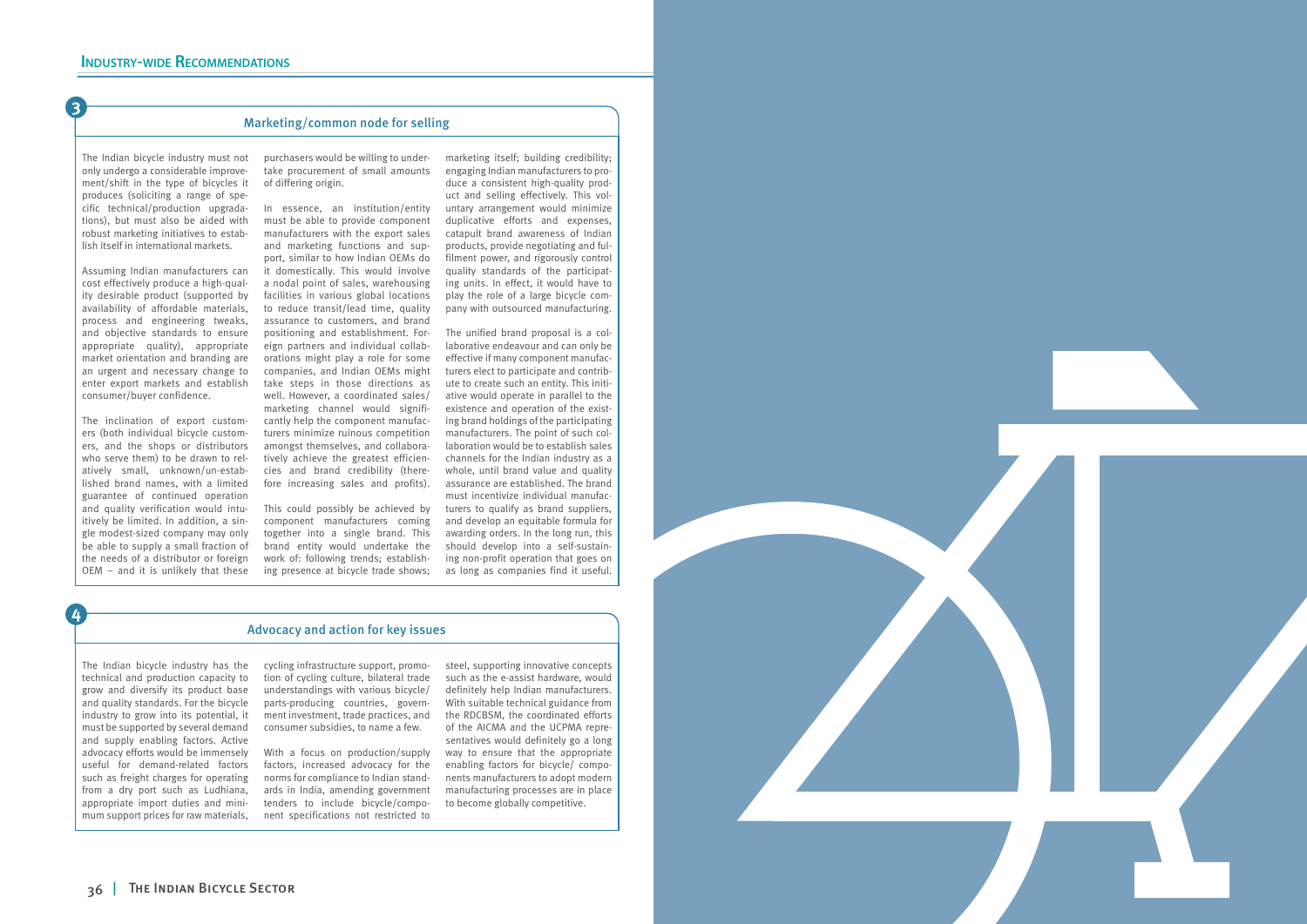### <span id="page-19-0"></span>**4.2.** Recommendations for the RDCBSM

The Indian bicycle industry is uniquely positioned in that it has a nodal technical agency, the RDCBSM, dedicated to the sector and acting as an instrument for R&D as well as for the provision of the relevant support services required by the industry. Especially for the Ludhiana cluster, the centre acts as a centralized focal point to provide valued services such as testing, tooling and training. This is increasingly relevant for the segments of the industry that are not able to invest in independent exploratory R&D, large-scale equipment, or for industry-wide needs that solicit a common facility.

There are several shortfalls in the service portfolio of the RDCBSM, as well as several areas in which the technical knowledge and proficiency of the RDCBSM personnel require strengthening, to truly be considered

a resource as per the changing needs of the industry. Such strengthened capacity, combined with appropriate collaborations with leading technical experts and international technical institutions will facilitate the requisite technology and knowledge transfer that manufacturers, especially the SMEs, need.

In such a context, there is a wide range of services that the R&D centre could provide, especially in the context of the industry-wide recommendations made in Section 4.1. This section lists recommendations to constitute a more robust service portfolio for the RDCBSM. The recommendations highlight the possible roles the RDCBSM could play, additional services the organization should be providing to effectively support the industry and the additional skills/capacities that will be required to effectively deliver these services.

#### Strengthened consultancy services

**Table 1:** List of KPIs

|                                       | <b>Audit Items</b>        | <b>Evaluation Criteria</b>                              | China    | <b>MANN</b> |
|---------------------------------------|---------------------------|---------------------------------------------------------|----------|-------------|
| Quality                               | Defect rate level         | » Assy defect rate < 0.1%<br>» Part defect rate < 1%    | 5/6      | 1.0         |
|                                       | Inspection system level   | Good inspection performed; Good inspection tool control | 5/6      | 1.0         |
|                                       | Standardization level     | Q-standard visualized and worker respects its standard  | 5/6      | 1.0         |
| Cost<br>(Productivity)                | Machine utilization level | Main machine is running constantly                      | 5/6      | 2.0         |
|                                       | Labor performance level   | All workers are working hard without waiting time loss  | 4/6      | 2.0         |
|                                       | Layout                    | Straight Ine and no transportation wastes               | 5/6      | 1.0         |
| <b>Deliver</b>                        | On time defivery level    | OTD rate $> 99\%$                                       | 4.5/6    | 2.5         |
|                                       | Stock level               | » Product stock < 3 days<br>» Parts stock < 7 days      | 4/6      | 0.5         |
|                                       | Synchronization level     | WIP stock between processes is very smal                | 5/6      | 2.0         |
| <b>Technology</b>                     | Automation level          | Automation level to the main machine is good            | 4.5/6    | 0.5         |
|                                       | IT utilization level      | Computer and IT equipment are used efficiently          | 4.5/6    | 0.5         |
|                                       | MC maintenance level      | All machines are like new due to good maintenance       | 5/6      | 1.0         |
| <b>Work Site</b><br><b>Management</b> | 5S level                  | » Sorting,<br>» Set in order<br>» Shining level is high | 5/6      | 1.0         |
|                                       | Visualization level       | Prod-progression status to the plan is visualzed        | 4.5/6    | 1.0         |
|                                       | Improve activity level    | KAIZEN target and actions are visualized                | 4.5/6    | 1.0         |
| <b>Training</b><br>Leadership         | Discipline level          | All workers put on safety uniform & greet visitors      | 4/6      | 1.5         |
|                                       | Work site atmosphere      | Good atmosphere and active work site                    | 4/6      | 1.5         |
|                                       |                           |                                                         | 78.5/100 | 21          |

<sup>13</sup> This list of quality/efficiency-related KPIs was provided by the two Japanese experts (From the Japan Management Association Consultants and O&M Inc. Ltd.) who visited the RDCBSM and select manufacturing units in the Ludhiana cluster in February 2018.



#### **1.Engagement of external experts 2.Expertise building and knowl-**

The R&D centre should be a knowledge resource to support the industry to develop and produce bicycles and components in superior materials, as per exportable standards and desirable designs, as well as to achieve production efficiency. In order to effectively provide such expert guidance and technical assistance to manufacturers, there is a need to **engage external, qualified experts with relevant manufacturing experience** in certain key areas at the RDCBSM, as the requisite expertise is currently lacking. These experts could be deployed at the centre for a fixed initial period (6 months - 1 year) to provide handholding and consultancy support to manufacturers, and the RDCSBM engineers would thus simultaneously receive on-the-job training from these experts. The required experts could be specialists in: TIG welding; weld inspection; PLC automation; advanced coating (painting) systems; low-pollution bright plating; polymer identification; injection moulding defects; die design (injection moulding, extrusion, hydroforming, permanent mould casting, forging); aluminium extrusion; permanent mould casting and heat treating; component interface; production layout and total quality management, among others.



For the centre to provide technical guidance to the industry, there is a need for capacity building and skills development of the RDCBSM's engineers, working across various departments. This training of trainers will enable the RDCBSM to effectively guide the industry and facilitate the necessary knowledge transfer. Some of the key areas in which the RDCBSM would require training are:

alloy and the requisite processing (e.g. extrusion, heat treatment, butting, hydroforming,

sition and behaviour analyses (applicable to high-strength steel, carbon fibre, titanium, etc.)

- » Material behaviour of aluminium permanent mould casting)
- » Material identification, compo-
- ent materials
- » PLC automation in bicycle-manufacturing units
- manufacturing
	- nentry design
	- » Manufacturing of critical components
	- » Efficient test execution and results analysis



» Design of jigs, fixtures, dies and moulds, as applicable for differ-

» Production efficiency and lean

» Design competence and compo-

Areas for general manufacturing support could include roll forming of new tubular cross sections, the interaction of a steel weld seam with tube forming, precipitation hardening of aluminium alloys, cold forging of higher-strength materials, quality of plastic injection moulding, quality of paint finishes, less-polluting bright plating, and the specification of motors and batteries for electric-cycle functionality.

#### **3.Audits and quality-related performance assessment**

The RDCBSM should be in a position to conduct on-site assessments of production operations of bicycle manufacturers and provide efficiency and production improvement guidelines. The RDCBSM's skills vis-à-vis 5S, total quality management, kaizen, etc. would have to be strengthened for it to subsequently support the industry. An indicative set of key performance indicators (KPIs)<sup>13</sup> that could be used for such services is given in Table 1.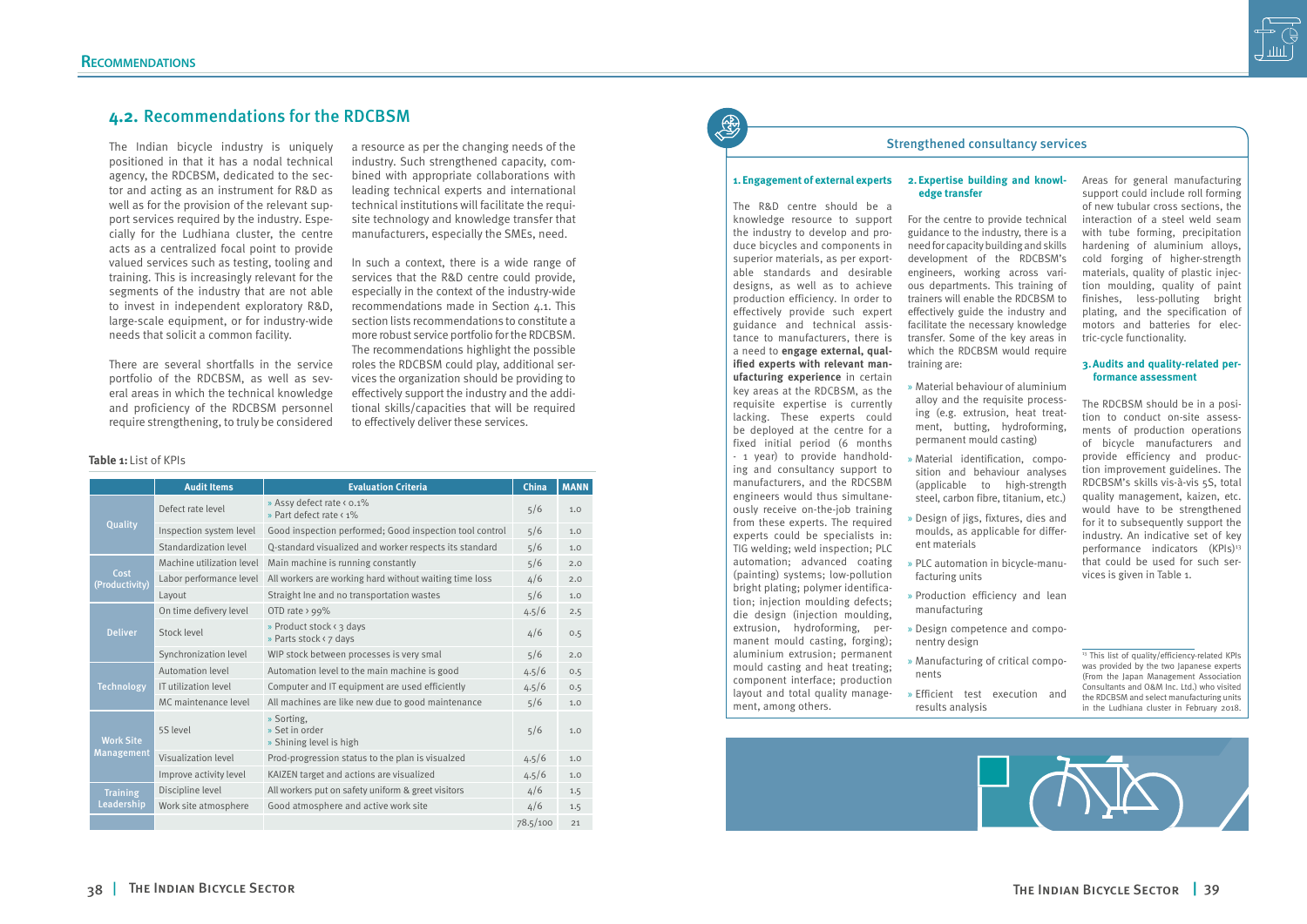#### **Testing**

1.The Bicycle testing lab must be accredited to perform all tests as per various international standards. As discussed earlier, some of the important international (country-specific) certification systems include<sup>14</sup> JIS (Japan); EN (Europe); DIN (Germany); ASTM (United States); BS (England) and AS/NZS (Australia and New Zealand). As expressed by various industry representatives during the diagnostic assessment, certifications that would qualify them to enter export channels (with a special expressed focus on European markets) would enhance the RDCBSM's utility for local component manufacturers. Towards this, necessary steps would include:

- » Purchase of country-specific standards documents
- » Submission of applications for necessary accreditations as per international accreditations
- » Cross comparison of requirements across each of the standards (for effective guidance to manufacturers)
- 2. The RDCBSM is equipped for parts 1-9 of ISO 4210 tests for bicycles. 'Part 10' (currently under development) for electrically power assisted cycles (EPACs) is to be included upon finalization. Thus, it is suggested that the RDCBSM facilities are equipped with the necessary electrical tests for such EPACs. These could include water/dust proof tests, electrical and battery safety, electromagnetic compatibility, etc.15 In preparation for this addition, it

is recommended that the bicycle test lab personnel undergo training in the inspection and testing of EPAC components.

3. While the RDCBSM is relatively well equipped for the mechanical/safety testing of bicycles, chemical and environment test facilities (mainly for tyres and tubes) must be established in order to assist manufacturers to meet product requirements for European/American markets. For the development of premium bicycles with rubber and plastic components, testing facilities for the ROHS (restriction of hazardous substances)/REACH (registration, evaluation, authorisation and restriction of chemicals) compliance is vital. This would involve detection of heavy metals (lead, cadmium, chromium

VI), morphology analysis, determination of phthalates (plasticized materials) and restriction of polycyclic aromatic hydrocarbons (PAH). Competency in chemical testing for aluminium tube material characteristics would also enable manufacturers in identification and utilization of correct grades of alloys.

4.Reflector testing: Since the use of reflectors on bicycles has been mandated by the Indian government, establishing a reflector testing facility would be useful to the industry, that currently uses automotive research/testing labs. The R&D centre would be an ideal location for the establishment of a testing facility specific to configurations required for fixing reflectors on bicycles. It is recommended that the test lab staff undergo additional training in the photometric testing of bicycle reflectors, sheets and

Level 1, the best Shimano<sup>16</sup> products (suited for \$2000 bicycle); **Level 2**, medium Shimano products suited for \$800 bicycle; and **Level 3**, the lower-end Shimano products suited to \$250 bicycle; and so on.

 $16$  This is an illustrative brand example: the benchmarking would be of several premium, high-quality brands.

tapes. It is suggested that the RDCBSM establish a knowledge sharing partnership with other laboratories such as the International Centre for Automotive Technology (ICAT) that is already engaged in reflector testing.

- 5.In keeping with international trends, the specialized testing for certain accessories could improve the service offerings of the RDCBSM's test labs. An example of this is bicycle helmets, for which regulatory standards (as per the PPE Directive 89/686/EEC) exist in the USA, Australia, Canada, Japan, Europe and Great Britain.
- 6. The RDCBSM bicycle test lab personnel require expertise in conducting tests for specific components. The ISO system comprises a range of such tests that are currently not available at the RDCBSM. It is recommended that the RDCBSM bicycle test lab personnel undergo training at leading international test labs to observe the configuration and execution of such component-specific tests (e.g. cranks, handles and handlebars), as well as execution of tests for components of different materials.
- 7.In addition, test lab personnel require expert handholding for the optimal calibration of equipment, measurement of results and avoidance of common mistakes in test execution.
- 8.Non-destructive bicycle testing (such as ultrasonic testing, magnetic particle inspection, dye penetrant testing (DPT), radiography, fractography, etc.) is also an area in which the RDCBSM requires expert guidance.

# Ö

#### Development of bicycle quality tests for benchmarking of high-quality parts and quality certification

1. The existing bicycle standards are largely related to the safety requirements of bicycles. The ISO (4210) System, for example, outlines a process for testing the fatigue strength of components. Its testing requirements are built on three pillars: fatigue (caused by recurring loads); overloading, and impacts (which are less frequent events) (Zedler, 2017). While such an approach ensures a certain level of operational safety, there are several aspects that fall outside the purview of these tests. These tests consider very specific conditions, and solicit extra testing for parts that don't fall within these defined categories. Aspects such as durability, functioning, precision or comfort are not measurable by safety tests.

Therefore, while the safety tests provide a solid foundation, final product quality must be measured factoring in a bike's intended use. It is recommended that **new tests measuring functionality and durability are developed at the RDCBSM** so as to be able to benchmark top-quality bicycles and components, and subsequently define a novel set of quality standards as a notional target for Indian manufacturers.

To illustrate, these could be conceptualized as roughly corresponding to:

Among the tests could be: tyre rolling resistance; seat and handle compliance; chain friction; ramp fatigue of load-bearing components; shifter repeatability; balancing ease; bearing life; spoke life; wheel buckling strength; wet braking, etc. Although this recommendation appears purely technical, it in fact should have a wider scope and impact. Quality tests and marks will only make a difference if the majority of the manufacturers employ them, if their application is rigorously controlled, and if all players publicize their significance internationally.

The standards will first be used to provide feedback in product development, using appropriate cycle engineering skills. It would also allow display of rigorously controlled 'quality marks' on compliant Indian products, and support unified international marketing efforts to solidify faith in these markings. These quality tests would support Indian components and bicycles rapidly to develop an international reputation for quality (consistency), performance and attractiveness.

In order to develop such tests, the need is for scientifically trained, qualified engineers (areas such as aerospace engineering would be desirable) to begin to learn the needs, using existing equipment in innovative ways in order to begin benchmarking the durability of world-class cycles. This consultative process could occur at the RDCBSM facilities, embedded within the needs of the manufacturers to meet export requirements.



2.Component-specific quality benchmarks: Based on the quality tests developed in the

recommendation above, the RDCBSM should be able to determine and share the performance parameters of various top-quality components. This would provide manufacturers with the necessary benchmarks to reference the quality of their own products.

3.Subsequently, the developed tests would allow for the establishment of a **quality certification mark** (with appropriate legal and personnel structure) to administer a quality regime, allowing manufacturers to certify products as meeting strict standards, i.e. the quality standards established in the preceding recommendations. The requisite guidance to help manufacturers meet these standards must also be provided.



<sup>&</sup>lt;sup>14</sup> This is not an exhaustive list. <sup>15</sup> <https://www.sgsgroup.us.com/-/ media/local/usa/documents/flyersand-leaflets/cts/sgsglobal-services-forbicyclesa4en10v1.pdf>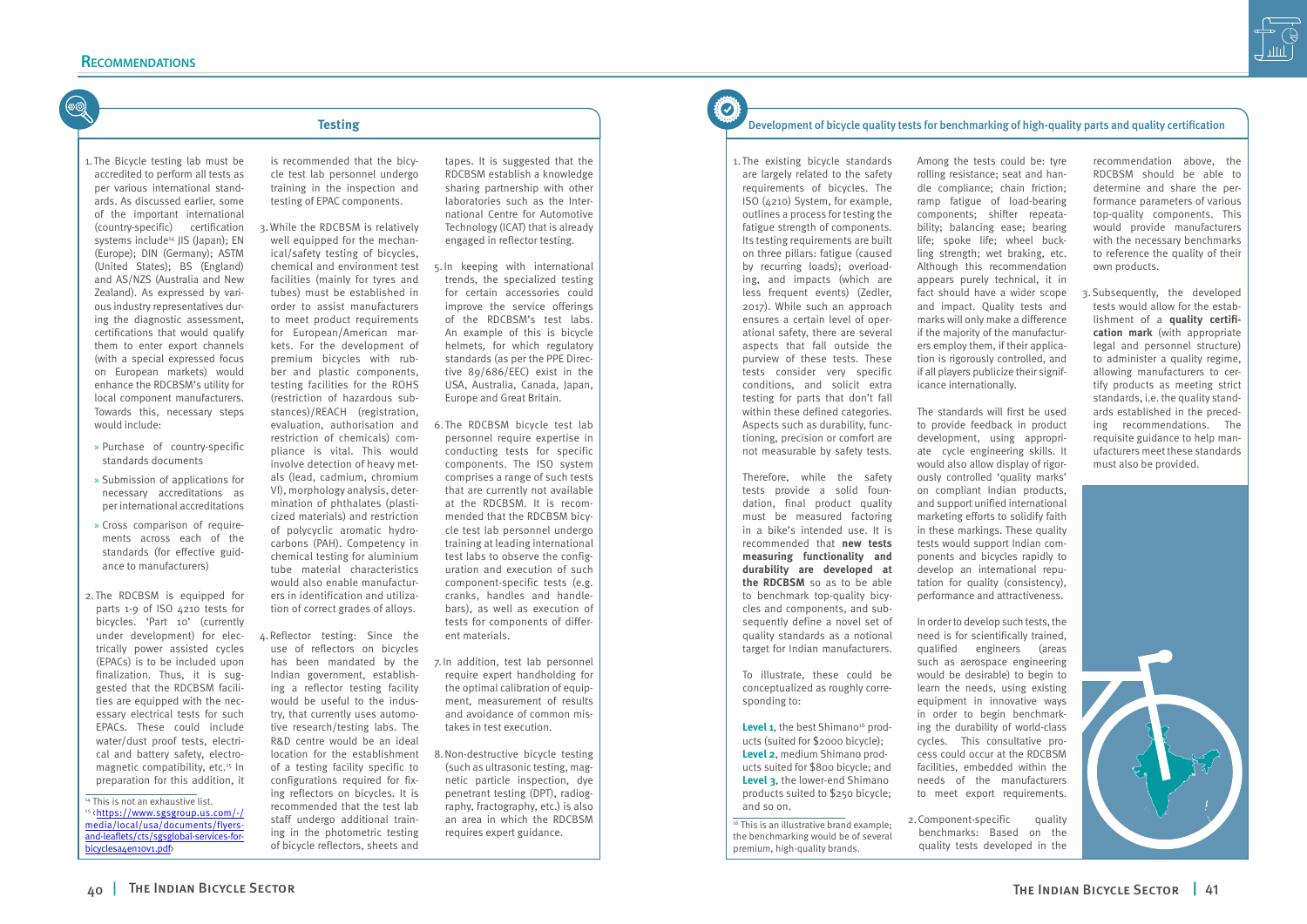#### **Recommendations**

# $\frac{1}{1-\frac{1}{2}}$

#### Design

#### Pilot facility

- 1. The design and development team must undergo comprehensive training in component geometries and interfaces. While the staff is proficient in the various software, the application of the software to bicycle design (frame building, wheel building), component design (production parameters, joining and combinations with other components, component interfaces) and overall bicycle performance must be enhanced.
- 2.It is advised that the design and development team undergoes further proficiency training in 3D CAD software to facilitate product development projects.

<sup>17</sup> Under the Patent Facilitating Centre (Technology Information Forecasting and Assessment Centre), Government of India



3. The RDCBSM should engage in prototype production services. This would involve prototyping bicycle parts, tooling mock-ups and related accessories such as helmets. The 3D printers deploy different types of technologies such as fused deposition modelling (FDM) or stereolithography (SLA), with different implications with respect to precision, finish, cost and final usage. It would be useful for the RDCBSM to house a rapid prototyping facility with such 3D printers, serving both experimental product

development and mass pro-

duction purposes.

4. The design and development staff must also develop expertise in analysing existing patent documents to establish production parameters for various components and advise manufacturers accordingly. The assistance of resource centres such as the Patent Information Centre, Punjab<sup>17</sup> could be sought in this direction.

It is recommended that a smallscale **pilot-manufacturing facility** be established at the RDCBSM, to produce/assemble complete bicycles of various categories. The main goal of such a facility would be to provide the RDCBSM staff greater functional exposure to the bicycle production process and to better understand component interfaces, design implications, material behaviour, product performance as well as provide a practical understanding of different types of bicycle models. The facility could be housed at the RDCBSM premises and would also serve as a demonstration site for various modern production processes that the Indian bicycle industry is yet to adopt. This would also enable real-time

demonstration of PLC automation measures applicable in the Indian context.

This proposed pilot facility could also be the test-bed for the production of certain critical components, the production of this has not taken place in India due to lack of technology or know-how. Components such as derailleurs and gear-shift levers are critical components for high-end bicycles, and the RDCBSM can use the pilot facility to demonstrate production techniques through appropriate technology sharing mechanisms with international companies, reverse engineering exercises, etc.



# ▓<br>∭∏

#### Upgrading of Common facilities/Mass production machines/tool room

1. The training function of the RDCBSM is a centralized resource for capacity building and knowledge transfer for the industry. While the centre currently delivers short-term training courses (as previously outlined) for the industry, it is recommended that a wider range of worker training courses be developed and delivered, in keeping with emerging processes and production methods such as:

- » Advanced TIG/MIG welding:
- » Advanced coating methods/ surface finishing/plating
- » Injection moulding
- » Painting (automated disc painting, effective manual painting?)

### » Wheel assembly

- » Bicycle assembly
- » Stickering process (automated/water-based, etc.)
- » Bicycle maintenance

towards bicycle engineering.

- 
- 2.It is also recommended that the RDCBSM work towards developing a diploma course tailored
- 3. The RDCBSM should also conduct component-specific training sessions for component manufacturers, i.e. knowledge dissemination forums for manufacturers of a particular component, to discuss global best practices, common hurdles and challenges and production

processes. It is recommended that leading bicycle manufacturers and relevant technical experts conduct these sessions to maximize exposure.

- 4. For these proposed courses to be delivered to the industry, it is recommended that appropriate curricula be developed in consultation with leading R&D institutions (such as CHC Taiwan), international experts in each of the mentioned areas and relevant bicycle training academies from across the world.
- 5.It is also recommended that an industry-wide survey/poll be executed to understand the training requirements of the industry.

1. To support the bicycle industry in adopting production in aluminium, the R&D centre's common facility should be upgraded to include facilities/equipment for producing production blanks and supporting services for the proposed material bank. Aluminium components go through the various shaping and joining processes which start with the extrusion process to make the tubes to construct the frame, butting to form the ends of the aluminium tubing, hydroforming to get the tubing into the required shapes of the frame, welding to assemble the frame, and then heat treatment to further change the physical properties of the aluminium. This would mean that the workexpanded to include:

- » An extrusion press
- » Permanent mould foundry
- 
- » Hydroforming facility

Analogous to the current cold forging production facility at the RDCBSM, an extrusion/casting/ heat-treatment facility for aluminium would position the R&D centre as a common facility for the industry, not necessitating major capital investments by the SMEs, at least as they initiate alloy-based production. This common facility could work in conjunction with the proposed material bank.



#### **Training**

- 
- » Heat-treatment facility
- shop at the RDCBSM should be 2. The general-purpose tool production machines and related equipment are a source of income for the R&D centre, but are dated and need to be upgraded/replaced. This applies specifically to the CNC machines such as the horizontal machining centre, cold forging machinery, etc.
	- 3. The RDCBSM tool room personnel solicit training in how to make accurate dies for different moulds, jigs and fixtures for different materials, especially aluminium and plastic. This would entail training and expert guidance in tool design for the RDCBSM's design and development team.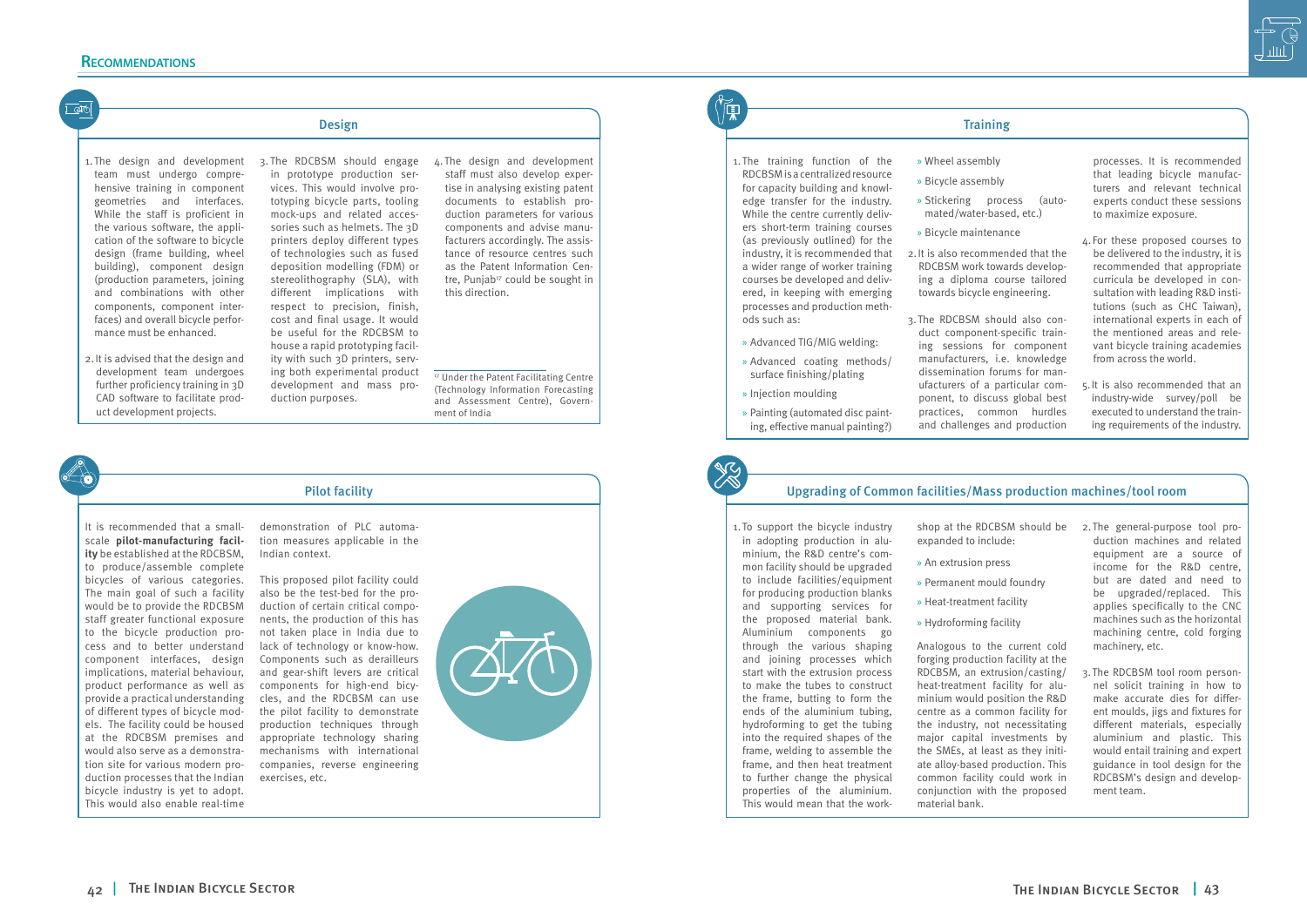

#### Increased R&D function and Technology development

#### **1.Applied research**

Given the level of operation and technology of the Indian bicycle industry, R&D does not necessar ily allude to the invention or origi nation of new, alternative, cutting edge technologies/methods, but more pertains to the adoption of globally adopted best practices, methods and processes into the Indian context. Most medium and small-scale manufacturers are largely unaware of what new meth ods are prevalent worldwide and how they can adopt them, without having the necessary resources/ wherewithal to engage in such research themselves. This opens up an important service avenue for the R&D centre to investigate and analyse what the best availa ble production processes are, what they entail and how they can be adopted in the industry. This could centre on material behaviour, com ponent interface, stress analysis, optimal configurations for specific components, etc. Applied research would also be useful for trou ble-shooting and fault correction in components and bicycle perfor mance. When manufacturers bring testing samples to the R&D centre test labs and do not meet perfor mance criteria, this would bring up pertinent topics and areas in which investigative research could be undertaken, in line with the applied research mentioned above.

» The R&D centre can explore the application of **advanced engineer ing processes** to provide feed back to any product development effort, using finite element anal ysis, structural dynamics, struc tural stability, fracture mechan ics, service-load measurement, bearing life data, etc. While the bicycle-plus-rider system is com plex, the engineering approach is the quickest route to sensible

improvements, and will shortcut

years of wasted development effort. The primary aim would be to provide rapid engineering services (stress calculation) and consulting (recommended dimen sion change) so companies can rapidly upgrade and certify their bicycle components and frames to world-class standards. It should be recognized that cycle engi neering is not only applicable to premium products, the same advanced techniques will also lead to better and cheaper 'ten der bikes' and cycle rickshaws. But another important goal would be to teach engineering methods to any manufacturer or employee who wants that expertise. It is recommended that engineers with an MS level background in fields such as aerospace engi neering could be engaged at the R&D centre for such exploration.

» **E-bikes and electric assist hard ware**: According to Navigant Research, the global e-bike mar ket is projected to grow at a 0.4% compound annual growth rate (CAGR) over the forecast period (2016-2025). Western Europe and the Asia Pacific, such as Japan and Vietnam, are expected to be major markets. In the com ing years, e-bikes in Europe are expected to evolve from a spe cialty commuting or recreation device to a standard bicycle form that is accessible to nearly all bike consumers (Citro & Gartner, 2016). This is going to be a boom sector, which will allow the cycle industry to retain riders who might otherwise invest in motorbikes, and will assist cycle-transporters to travel faster with less effort.

Thus, the global e-bike mar ket is well-positioned for con tinued growth, primarily in the Lithium-ion battery segment.

Improving lithium ion (Li-ion) battery technology is result ing in e-bikes that are lighter, lower in cost, and remarkably similar to traditional bicycles. They are seen to have envi ronmental and performance advantages over the traditional sealed lead-acid batteries (SLA).

There is tremendous potential in **economical electric assist hardware** that can be fitted onto any existing bicycle/tricycle/rick shaw, thus increasing the ease of it absorption in the market. It may include components such as a custom motor; a closed loop controller with power electronic drive elements for the motor; a battery pack with custom battery management circuitry, and torque and rotary position encoders (Petron, 2008). This is a relatively new product seg ment and can be explored for its applications to Indian-produced bicycles. Thus, this segment holds tremendous potential in developing a cost-competitive, environment-friendly product.

#### **2.Market research**

The R&D centre would be pro viding a valuable resource to the industry by investigating what types of bicycles/components are being produced in various parts of the world, what materials are being used necessitating what types of processing technologies, what designs are being targeted, and what new practices are emerg ing. With a more market-oriented view, such research could also be extended to industry sales trends, prospects and potential markets – applicable to both domestic and global bicycle-producing/purchas ing regions - as a resource for man ufacturers looking to venture into newer market segments.

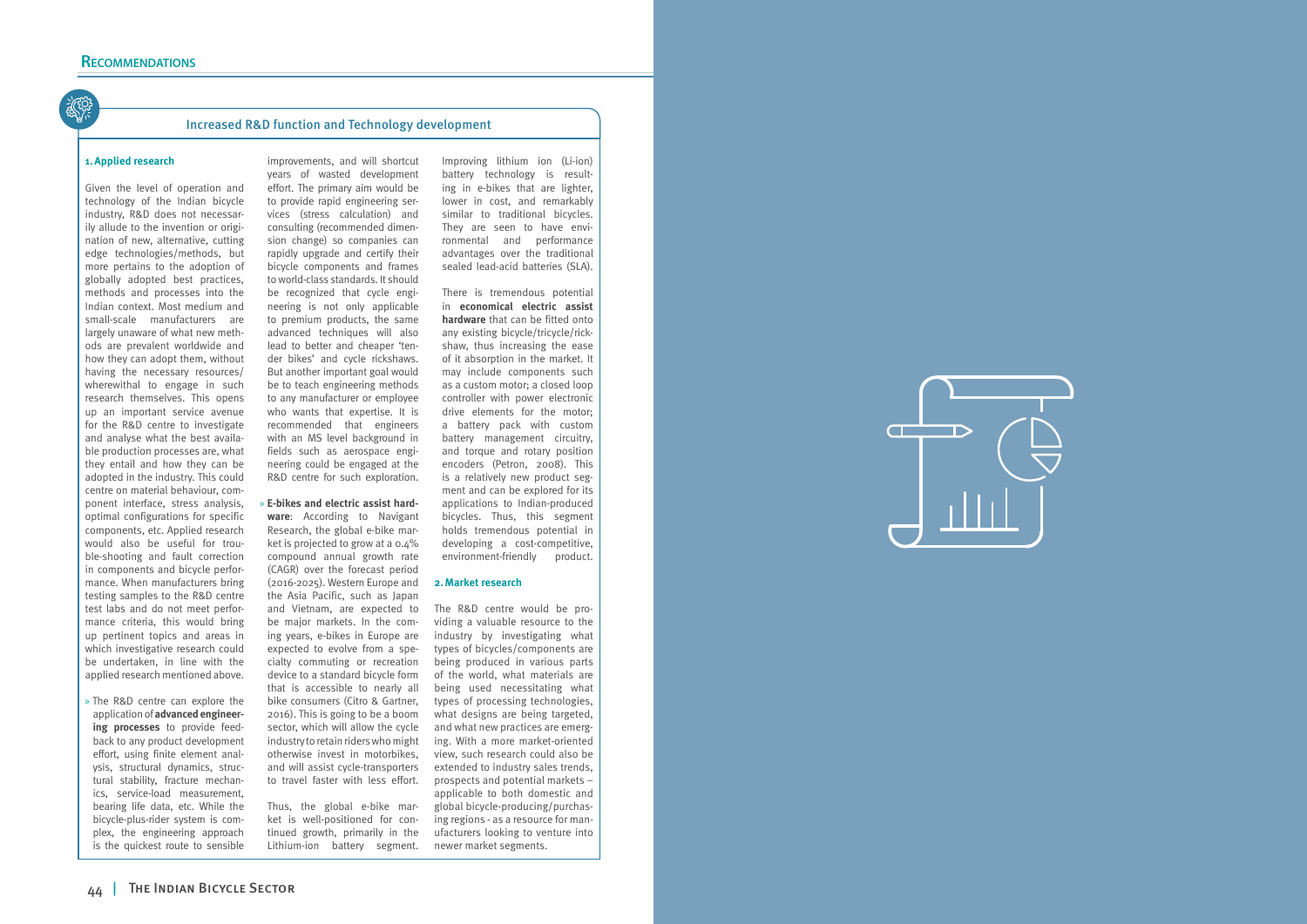# **CONCLUSION**

<span id="page-23-0"></span>

The Indian bicycle industry is faced with several challenges in achieving export competitiveness. The industry largely produces basic models of steel roadster bicycles (mostly for government tenders), children's bicycles and a very limited volume of premium bicycles (the parts for which are supplied by imports). The bicycles demanded in global markets are aesthetically and technically superior than what is produced domestically, are made from high-end materials, are of multiple-speed settings and require several special components, often from specific brands.

Even though the Indian bicycle industry is the second largest in the world in terms of volume, manufacturers are faced with several demand and supply-related barriers in producing bicycles that are demanded globally, as explained in the course of this report. These include: a lack of access to appropriate grades and forms of raw materials at affordable prices, mainly aluminium alloy; the need for an international marketing and selling channel to access international markets and gain consumer confidence; the need for technical guidance and expert handholding to adopt modern manufacturing processes and best available technologies to produce bicycles and components of exportable and consistent quality, aesthetic designs and economical pricing; and appropriate policy support for the suitable enabling conditions for such production.

Thus, for an industry-wide transition towards producing and selling exportable bicycles and components, it is recommended that these aforementioned barriers are overcome through interventions such as (i) the establishment of a material bank to facilitate the economical supply of the requisite raw material to manufacturers; (ii) providing manufacturers, especially the component- manufacturing SMEs, technical guidance and handholding through a variety of modalities for efficient and competitive production. This could include deployment of technical experts for consulting/handholding services, technology sharing mechanisms, technology co-development and demonstration, focused testing support and quality testing services, etc.; (iii) the establishment of a common node/ entity for international sales and marketing, such as a common brand for the numerous, unrecognized brands of component-manufacturing Indian SMEs. These efforts could be aided with appropriate policy advocacy efforts to support the main needs of the industry. In such a context, the RDCBSM, as the nodal technical institution for the Indian bicycle

industry, could potentially be harnessed as the instrument for the delivery of a number of these recommendations, with special reference to the provision of technical support and guidance to manufacturers. With the identification of the main needs of the industry as well as the main areas in which manufacturers solicit production guidance,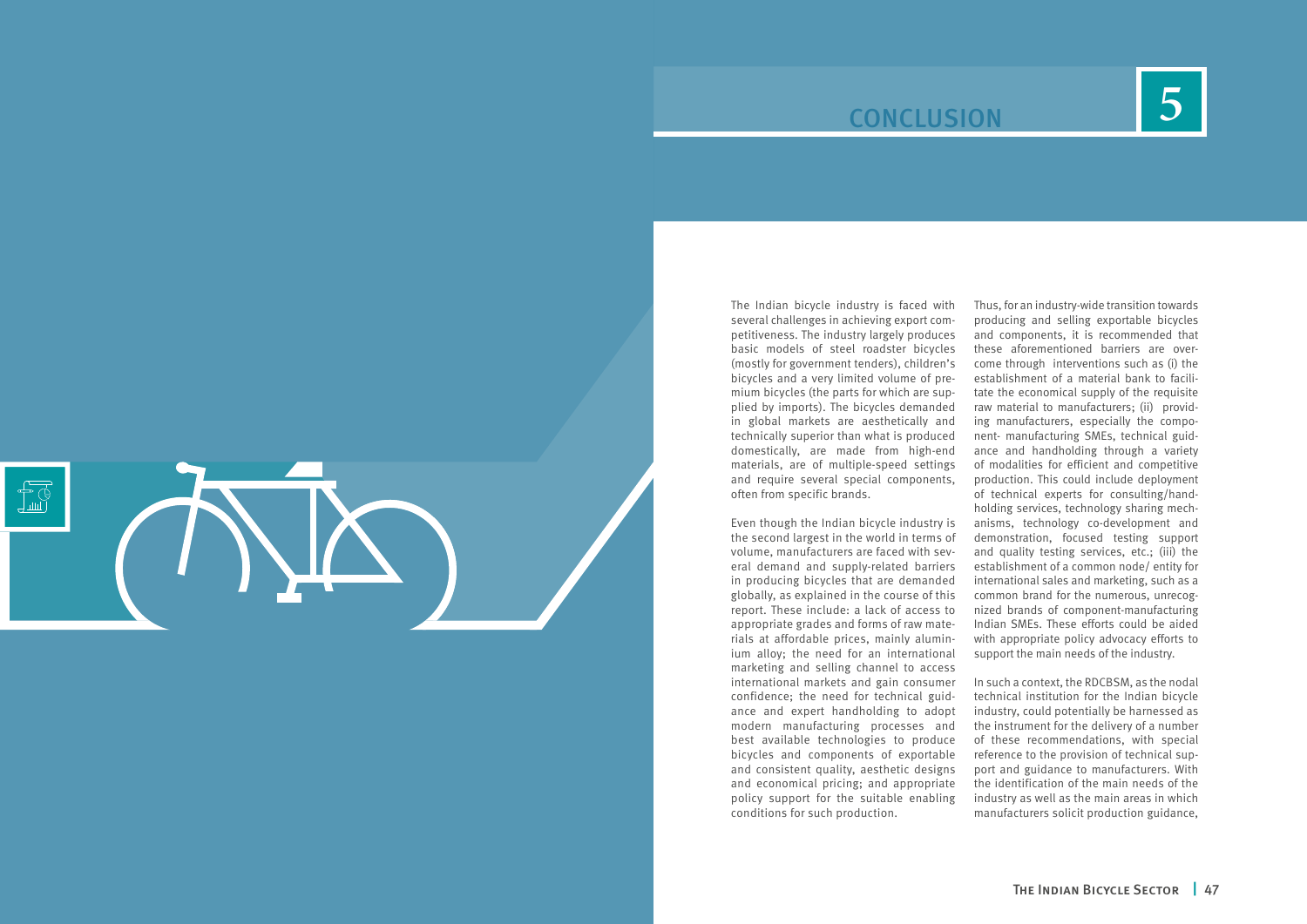<span id="page-24-0"></span>the diagnostic assessment conducted under the UNIDO bicycle project aimed to evaluate how the RDCBSM is positioned to respond to these needs.

It was determined that the RDCBSM personnel have not necessarily kept abreast with global developments in the bicycle industry and the associated skills required to be adopted therein. Although the RDCBSM currently provides a range of valuable services to the industry, there are gaps in the current expertise available at the centre as well as the support offered to the industry. The centre is not in a position to pioneer the adoption of modern manufacturing processes in the Indian context, and thus requires expert assistance and skills/ capacity building support to absorb global best practices and disseminate the same to the industry. There are a number of ways in which the service portfolio of the R&D centre could be expanded and strengthened. For the RDCBSM to be able to better support the industry in line with global market requirements, there is a clear need to build capacity and expertise in areas such as: the material behaviour of aluminium alloy and the requisite processing ( e.g. extrusion, heat treatment, butting, hydroforming, permanent mould casting, etc.); material identification; composition and behaviour analyses (applicable to high-strength steel, carbon fibre, titanium, etc.); design of jigs, fixtures, dyes and moulds, as applicable for different materials; PLC automation in

bicycle-manufacturing units; production efficiency and lean manufacturing; design competence and componentry design; manufacturing of critical components; efficient test execution and result analysis, among others. The RDCBSM would then be in a position to deliver services such as applied R&D, product development, the operation of a pilot facility for high-end bicycles, quality testing and certification, worker training, critical consultancy services, etc. to the industry. However, in the short run, the R&D centre would need to be supported by a bank of external, international experts specializing in the identified production processes to simultaneously support the industry, as well as build proficiencies at the RDCBSM.

This report attempts to identify and highlight some of the critical needs of the industry, and corresponding measures that would enable bicycle and bicycle parts manufacturers to produce and sell as per international quality standards. In such a context, the RDCBSM and the industry associations should be positioned to play a key role in enabling manufacturers to become an active part of global value chains and markets. Addressing the industry-wide critical needs through collaborative industry action and equipping the RDCBSM and the industry associations to appropriately respond to these needs are thus crucial for export competitiveness and the survival of the Indian bicycle industry.

# REFERENCES

Anon. (2012). *Aluminum Frames: 6061 vs 7005. Which Is the Best?* Retrieved from: <https:// bike-advisor.com/bicycle-guides/aluminum-frames-6061-vs-7005-which-is-the-best.html>

Citro, R., & Gartner, J. (2016). *Electric Bicycles*. Navigant Research.

Oxer, M. (2000). *The Bicycle Industry: Local provider, global partner?* Retrieved from: <http://www.velomondial.net/velomondiall2000/PDF/OXER.PDF>

Petron, A. (2008). *A bicycle electric assist unit.* Massachusetts Institute of Technology .

Research and Markets. (2017). *Growth Opportunities in the Global Bicycle Industry.* 

The Energy and Resources Institute (TERI). (2014). *Pedalling towards a greener India: A report on promoting cycling in the country.*

Zedler, D. (2017, August 31). *The ISO 4210 standard for bike tests sets a floor, not a ceiling. Eurobike Show Daily.*

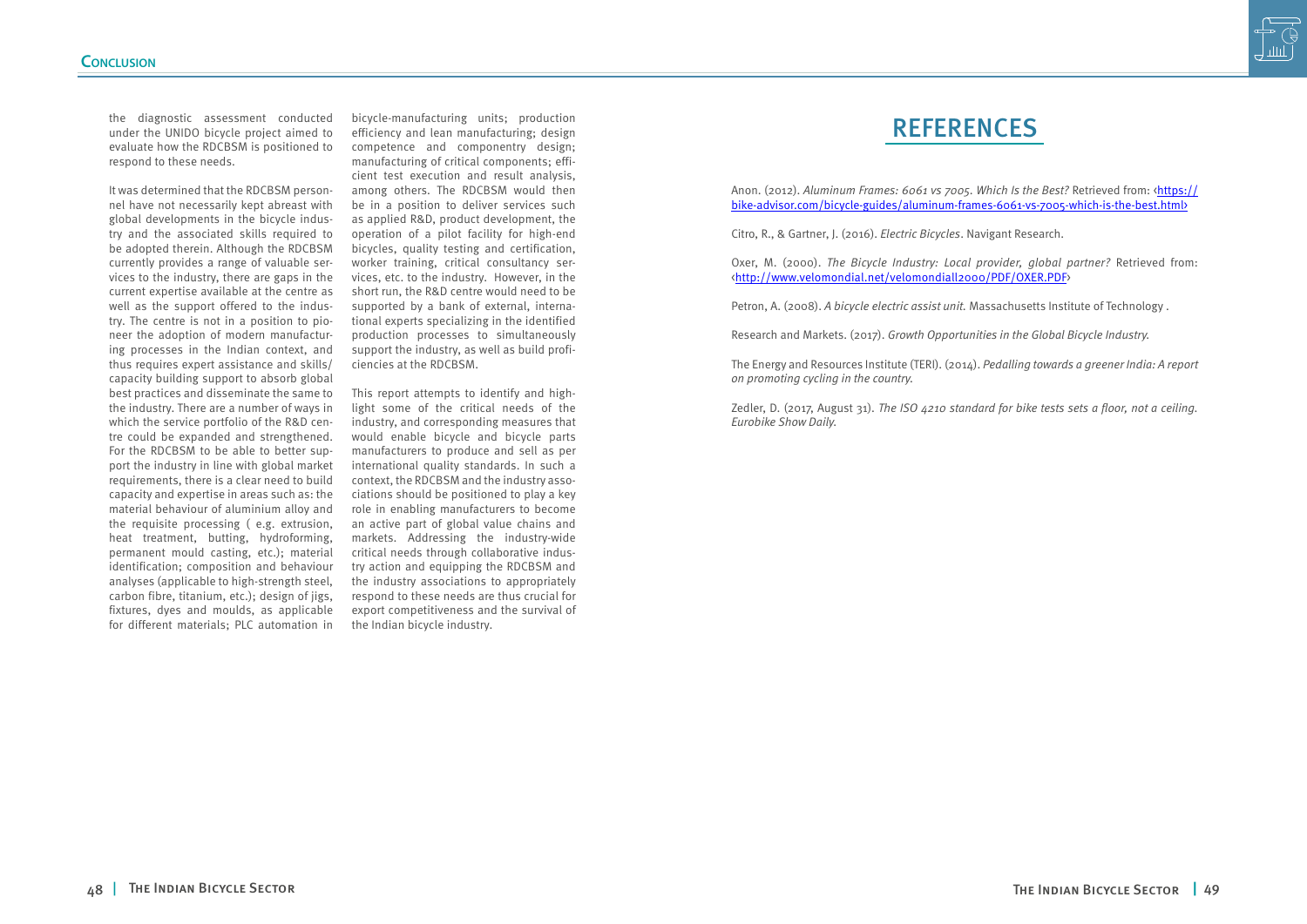#### **Images and illustration copytights** ©

SHUTTERSTOCK: Kruub (cover), Youst (p. 18), roccomontoya (p. 24), . AETHEREAL SOLUTIONS: otherwise.